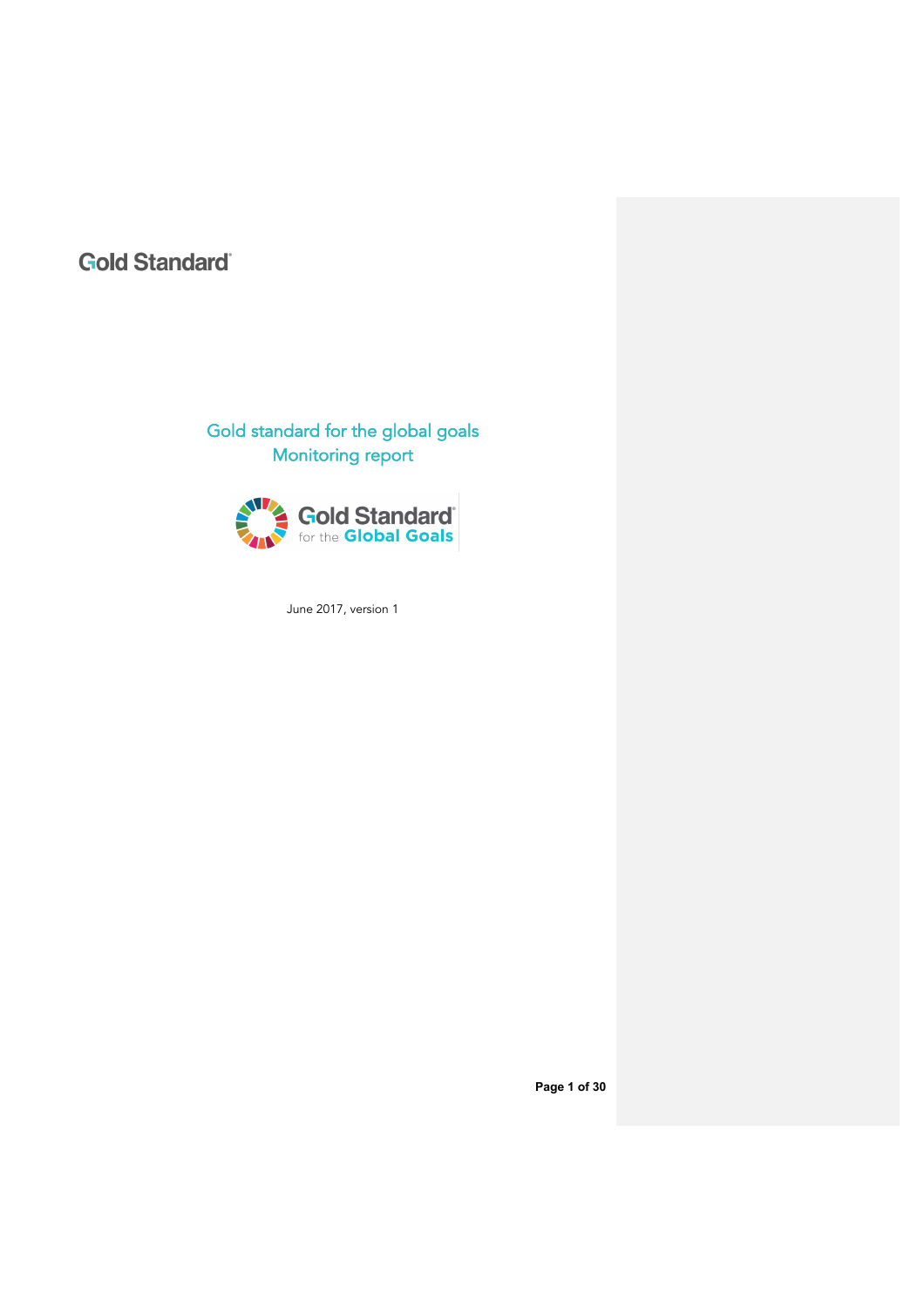| Title of the project                                                                | Improved Cookstoves for Social Impact in Ugandan<br>"Efficient Cooking<br>Communities<br>(formerly<br>with<br>Ugastoves")                         |                                                           |  |
|-------------------------------------------------------------------------------------|---------------------------------------------------------------------------------------------------------------------------------------------------|-----------------------------------------------------------|--|
| Gold Standard project id                                                            | GS 447                                                                                                                                            |                                                           |  |
| Version number of the monitoring report                                             | 50                                                                                                                                                | Deleted: 3.1                                              |  |
| Completion date of the monitoring report                                            | 23/09/2019                                                                                                                                        | Deleted: 4<br>Deleted: 05                                 |  |
|                                                                                     | 12/07/2019 (Date of approval of GS4GG transition)                                                                                                 | Deleted: 0                                                |  |
| Date of project design certification                                                |                                                                                                                                                   | Deleted: 8                                                |  |
|                                                                                     | 26/03/2009 (Date of initial design certification CP1)                                                                                             |                                                           |  |
| Start date of crediting period                                                      | II <sup>nd</sup> crediting period start date: 01/04/2014                                                                                          |                                                           |  |
| Duration of this monitoring period                                                  | 01/10/2017 to 30/09/2018 (both dates inclusive)                                                                                                   |                                                           |  |
| Duration of previous monitoring period                                              | 01/01/2017 to 30/09/2017 (both dates inclusive)                                                                                                   |                                                           |  |
| Project representative(s)                                                           | Impact Carbon                                                                                                                                     |                                                           |  |
| <b>Host Country</b>                                                                 | Uganda                                                                                                                                            |                                                           |  |
| Certification pathway (activity<br>certification/impact certification)              | Impact Certification                                                                                                                              |                                                           |  |
| SDG Contributions targeted (as per<br>approved PDD)                                 | 1 - No Poverty<br>3 - Good Health and Well-Being<br>7 - Affordable and Clean Energy<br>8 - Decent Work and Economic Growth<br>13 - Climate Action |                                                           |  |
| Gold Standard statement/product<br>certification sought (GSVER/ADALYs/RECs<br>etc.) | <b>GSVER</b>                                                                                                                                      | Deleted: 502                                              |  |
| Selected methodology(ies)                                                           | Technologies and Practices to Displace Decentralized                                                                                              | Deleted: ,417                                             |  |
|                                                                                     | Thermal Energy Consumption (TPDDTEC), version 1.0 -                                                                                               | <b>Deleted: 505,698</b><br><b>Deleted:</b> distributed    |  |
|                                                                                     | dated 11/04/2011                                                                                                                                  | <b>Deleted: 402,805</b>                                   |  |
| Estimated amount of annual average                                                  |                                                                                                                                                   | <b>Deleted:</b> in use stove                              |  |
| certified SDG impact (as per approved                                               | 2,087,069_tCO2e                                                                                                                                   | Deleted: 505,698 ICS distributed                          |  |
| PDD)                                                                                |                                                                                                                                                   | Deleted: 803,580                                          |  |
| Total amount of certified SDG impact (as                                            | SDG 1: 395,339 ICS in use, average 42,254 UGX savings                                                                                             | Deleted: 202                                              |  |
| per approved methodology) achieved in                                               | per month per household                                                                                                                           | Deleted: 9                                                |  |
| this monitoring period                                                              | SDG 3: 0% sampled users reported an increase incidence<br>of coughing, incidence of respiratory illness, and                                      | <b>Deleted: 658</b>                                       |  |
|                                                                                     | incidence of itchy eyes after shifting to ICS, thus 395,339                                                                                       | Deleted: 381                                              |  |
|                                                                                     | housheolds have been benefitted under SDG3                                                                                                        | <b>Deleted: 600,922</b>                                   |  |
|                                                                                     | SDG 7: 395,339 ICS in use<br>SDG 8: 25 Jobs created                                                                                               | Deleted: 1<br>2018: 620,859 tCO2e<br>Total: 830,240 tCO2e |  |
|                                                                                     | SDG 13: 769,535 (2017: 194,105 tCO <sub>2</sub> e, 2018: 575,430<br>Page 2 of 30<br>tCO <sub>2</sub> e                                            |                                                           |  |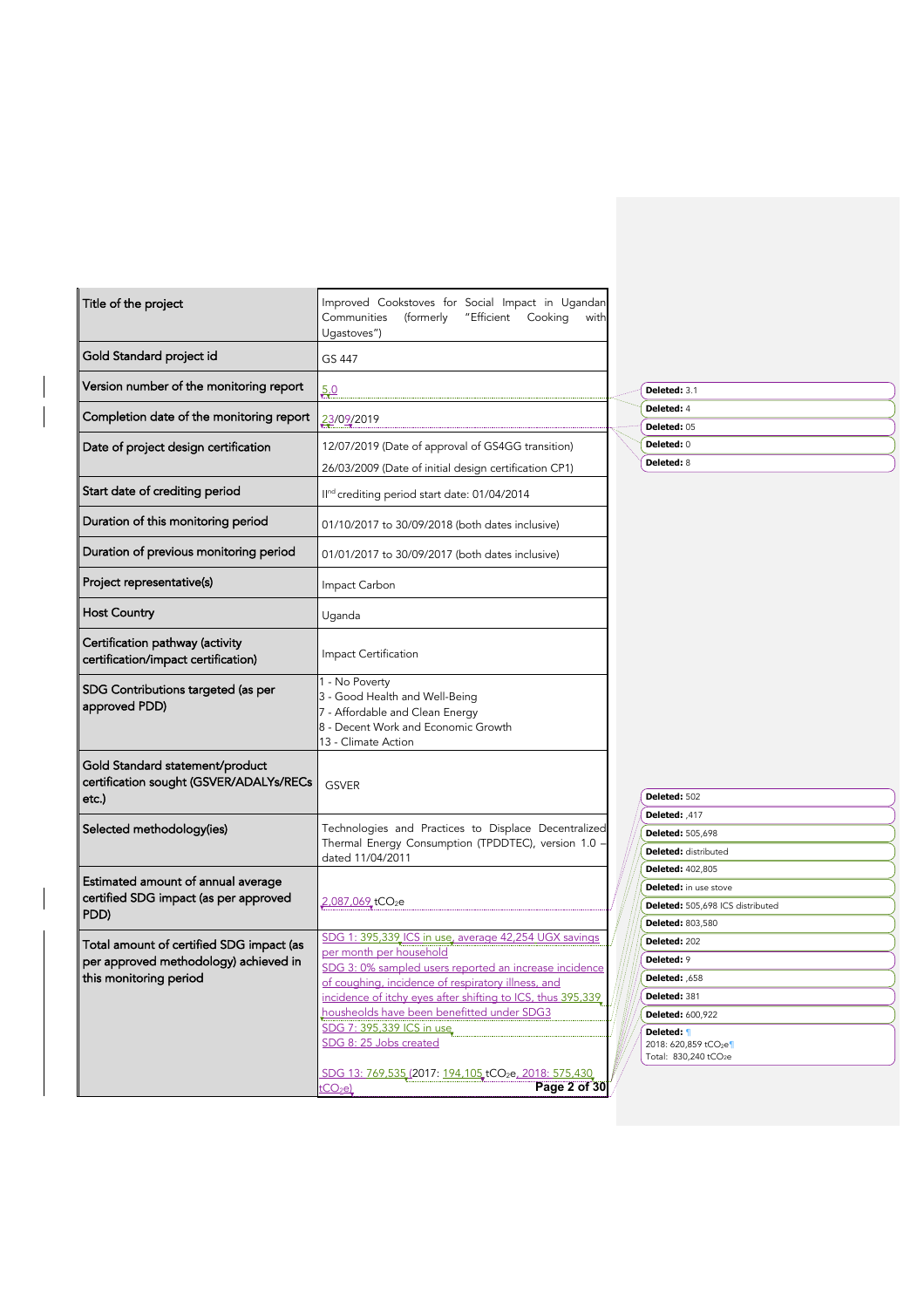# SECTION A. Description of project

# A.1. Purpose and general description of project

>>

The purpose of the project is dissemination of improved cookstoves (ICS) in Uganda. The project by dissemination of ICS replaces existing, less efficient traditional cooking stoves using biomass (charcoal or wood-fuel) fuel for cooking. The ICSs significantly reduce biomass fuel consumption and emission of indoor air pollutants, resulting in an improved living environment for recipients. By reducing non-renewable biomass fuel consumption, the ICS results in reduction of equivalent GHG emissions.

Studies conducted to measure the fuel savings introduced by the ICS produced the following results (based on the recent KPT results):

- The charcoal ICS reduced baseline charcoal consumption in sampled households by an average of  $~50\%$ <sup>1</sup>.
- Results suggested that household savings scaled proportionally with the number of people cooked for and the number of meals prepared.

While project ICS significantly reduces greenhouse gas emissions, they simultaneously provide following co- benefits to users and families

- Reduced exposure to health damaging indoor air pollutants
- Reduced unsustainable wood harvest and charcoal production
- Diminishing the fuel purchase bill for households and schools and/or save fuel collection time for use in other productive activities
- Contribute to the preservation of wood resources so as to avoid inter-communal conflict over resources

In the baseline, equivalent cooking needs would have been met by traditional inefficient stoves. About 95% of Ugandans rely on solid fuels for cooking, typically charcoal or wood for urban dwellers, and wood for rural households<sup>2</sup>. A series of surveys held in 2013 at the national level in Uganda concluded that the most common domestic cooking devices are the traditional unimproved models of charcoal and wood stoves, such as three-stone cook stoves using wood, fires and traditional metal charcoal stoves.

In total 494,537 stoves have been installed since the beginning of the project (2006). An ICS is credited till the age of 10 years only. Thus, the number of stoves<sup>3</sup> deemed eligible for crediting under the monitoring period is  $465,698$  in 2017 and  $473,571$  in 2018 (discounting stoves older than 10 years).

# A.2. Location of project

 $\rightarrow$ 

All regions of Uganda:

<sup>1</sup> KPT Analysis in MP#3

**Deleted:** 505,698

| Deleted: 474 |  |
|--------------|--|
| Deleted: 414 |  |
| Deleted: 82  |  |
| Deleted: 090 |  |

**Page 3 of 30**

<sup>2</sup> http://www.carbonfootprint.com/uganda\_cookstoves\_447.html

<sup>3</sup> Refer worksheet "Sales Initial Analysis for Iss4", cell B169 and C169 in ER calculator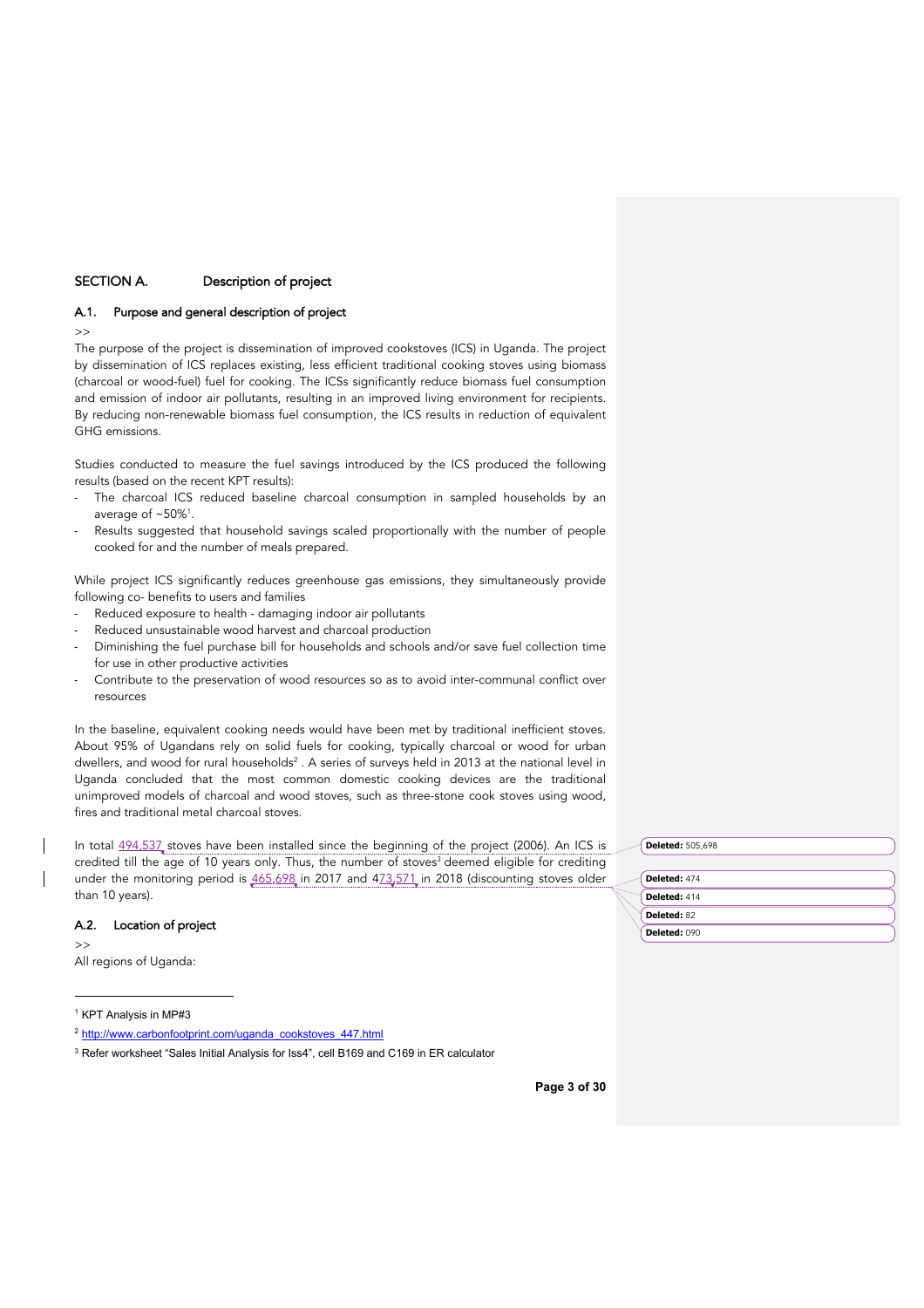Geographical coordinates of Uganda are 1°22'24'' N 32°17'25'' E4 .



Figure 1: Location of Project Activity

# A.3. Reference of applied methodology

 $\rightarrow$ 

Gold Standard Methodology "Technologies and Practices to Displace Decentralized Thermal Energy Consumption" Version 1.0, 11/04/20115 .

### A.4. Crediting period of project

```
\rightarrow7 years, renewable twice
I
st crediting period = 01/04/2007 – 31/03/2014
IInd crediting period = 01/04/2014 – 31/03/2021
```
# SECTION B. Implementation of project

### B.1. Description of implemented project

>>

# Description of Installed Technology, technical processes and equipment

Based on different utilities and usage requirements, the project ICS are designed to fit different family sizes, with different cooking needs. There are 5 different stove models disseminated under the project. All these stoves are charcoal stoves having same fundamental combustion technologies and their respective average thermal efficiencies are within +/- 5% range. Hence the population under the Project is deemed homogeneous. The models disseminated in the project are given below:

<sup>4</sup> https://www.geodatos.net/en/coordinates/uganda

<sup>5</sup> The first crediting period of the project followed the methodology approved in January 2008 by the Gold Standard Foundation entitled "Improved Cook-Stoves and Kitchen Regimes"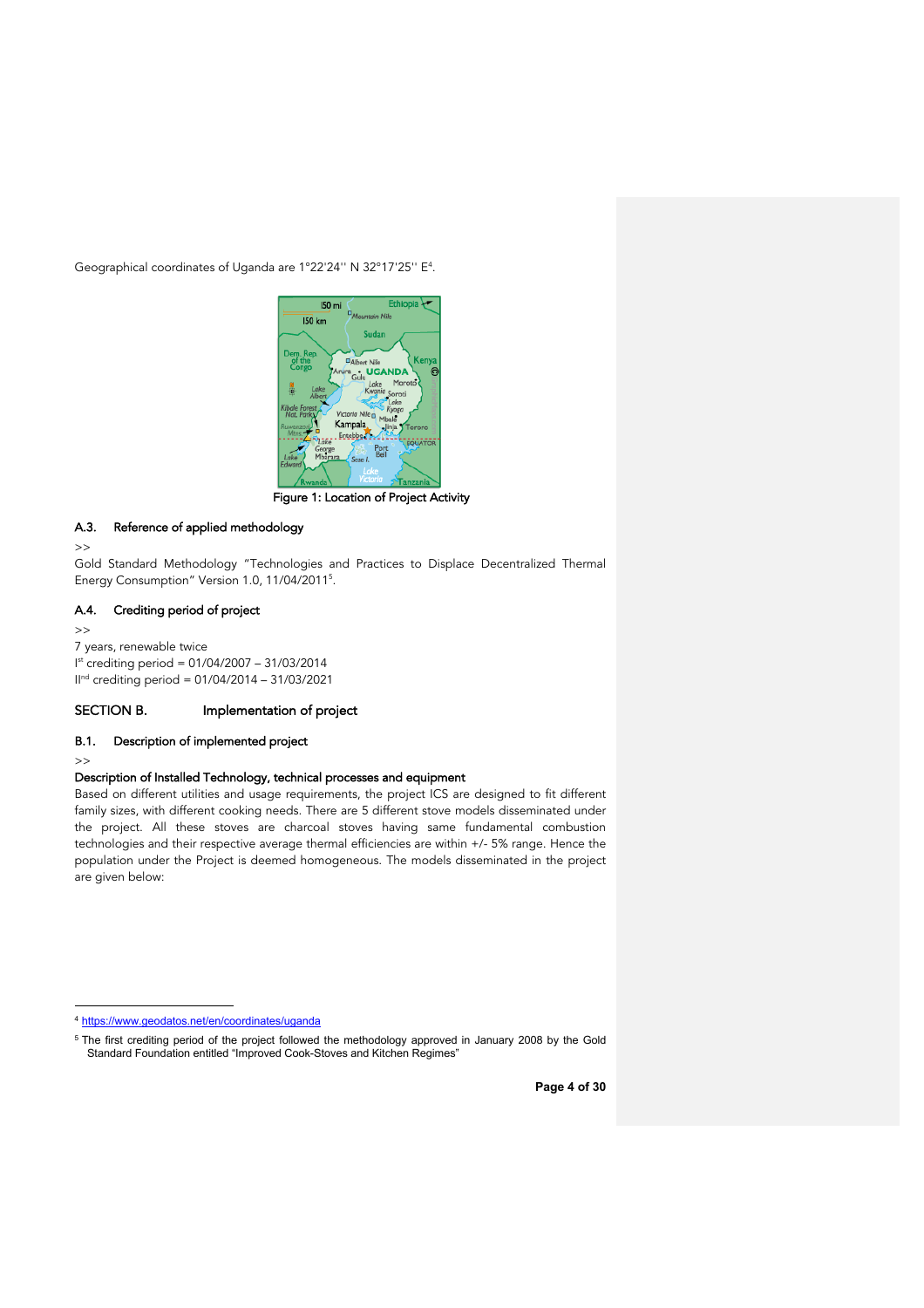







Ugastove Energy Uganda Foundation (EUF) Safe Energy Saving Stove for Africa (SESSA) Thermal Efficiency: 23.78%

African Energy Stoves (AES)

Thermal Efficiency: 25.33%

Information on Implementation

are as follows:

Thermal Efficiency: 27.23% Thermal Efficiency: 26.89%

(FOWE) Efficiency: 27.56%

Wealthy Environment

The aforementioned stoves are being distributed since 2006. The year wise distribution of stoves

| Year               | Number of units |                       |
|--------------------|-----------------|-----------------------|
| 2006               | 7,960           | Deleted: 84           |
| 2007               | 13,006          | <b>Deleted: 5,624</b> |
| 2008               | 16,850          | Deleted: 9            |
| 2009               | 22,791          | Deleted: 6            |
| 2010               | 22,030          |                       |
| 2011               | 31,603          | Deleted: 6            |
| 2012               | 86,806          | Deleted: 819          |
| 2013               | 166,659         | Deleted: 8            |
| 2014               | 68,625          | Deleted: 465          |
| 2015               | 19,637          | Deleted: 80           |
| 2016               | 12,422          | Deleted: 30           |
| 2017               | 13,628          | Deleted: 3            |
| 2018               | 12,520          | Deleted: 15           |
| <b>Grand Total</b> | 494,537         | Deleted: 4            |

The stoves are deemed under continuous operation since their installation. Also, any stove older than 10 years is not accounted in ER calculations. Hence in the current monitoring period only stoves from October 2007 onwards are considered for ER calculations. Refer ER calculator, worksheet "Sales Analysis for Iss4" for expiry date of the stoves and their eligibility for crediting in the monitoring period.

# B.2. Post-registration changes

# B.2.1. Temporary deviations from Certified Key Project Information, Project Design Document, Monitoring & Reporting Plan, applied methodology or applied standardized baseline

>> Not applicable

**Deleted:** 505,698

**Deleted:** 197

**Page 5 of 30**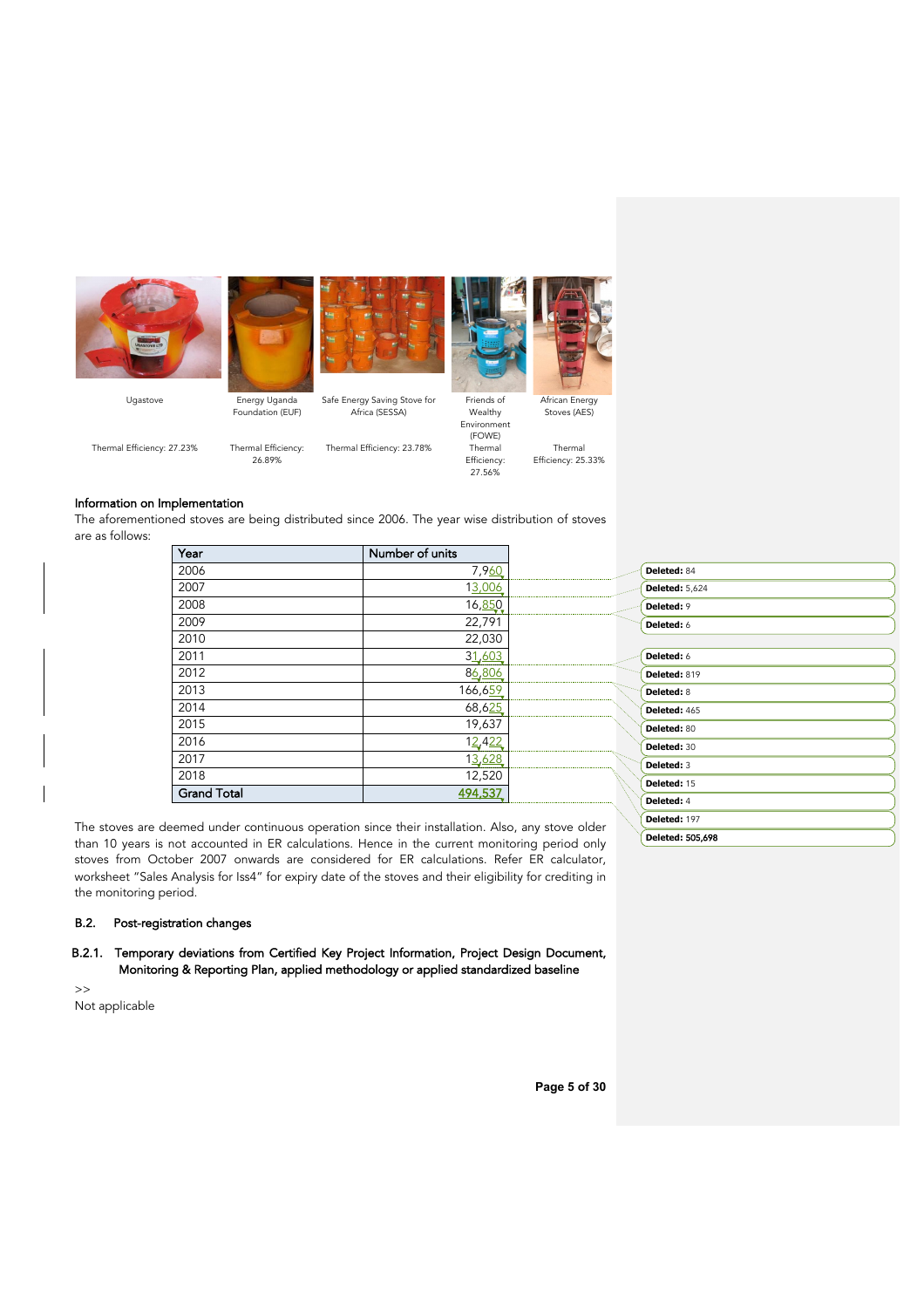### B.2.2. Corrections

#### $\rightarrow$

The following correction (from the CP2 PDD) have been made. There corrections were also applied in last issuance request and were approved by the Gold Standard. For details refer the CP2 MP#3 monitoring report.

For the calculation of Emission Reduction, in this Monitoring Period the default values of Emission Factor and NCV of Charcoal has been used because all the HHs uses Charcoal as the fuel.

All parameters listed in the registered PD as ex-ante are for wood fuel. It was mentioned in the PD that "A general trend of fuel mixture in the form of firewood and charcoal is observed across the country. Thus, the charcoal and wood fuels are quantified separately and subsequently combined into a unique fuel consumption value in the form of woody biomass using the charcoal conversion factor".

|                                 | As per registered PD                  | Value used in the MP               | Rationale              |  |  |
|---------------------------------|---------------------------------------|------------------------------------|------------------------|--|--|
| NCV of Fuel that has            | Wood = $15.6$ TJ/Gq                   | 29.5<br>Charcoal<br>$=$            | As mentioned above     |  |  |
| been substituted                |                                       | TJ/Gq <sup>6</sup>                 | the substitute fuel is |  |  |
|                                 |                                       |                                    | charcoal. Hence value  |  |  |
|                                 |                                       |                                    | of charcoal is used.   |  |  |
| CO <sub>2</sub> Emission Factor | Wood<br>112,000<br>$=$                | 112,000<br>Charcoal<br>$\quad =$   | As mentioned above     |  |  |
| (Fuel Consumption)              | kgCO <sub>2</sub> / TJ                | kgCO <sub>2</sub> /TJ <sup>7</sup> | the substitute fuel is |  |  |
|                                 |                                       |                                    | charcoal. Hence value  |  |  |
|                                 |                                       |                                    | of charcoal is used.   |  |  |
| Emission<br>$Non-CO2$           | Wood<br>33,952.2<br>$\qquad \qquad =$ | Charcoal = $9.88$ tCO <sub>2</sub> | As mentioned above     |  |  |
| Factor                          | kqCO <sub>2</sub> / TJ                | /T <sup>8</sup>                    | the substitute fuel is |  |  |
|                                 |                                       |                                    | charcoal. Hence value  |  |  |
|                                 |                                       |                                    | of charcoal is used.   |  |  |
| Emission Factor from            |                                       | Charcoal<br>1.802<br>$=$           | Net EF can include a   |  |  |
| <b>Fuel Production</b>          |                                       | $kgCO2$ / kg of charcoal           | combination<br>of      |  |  |
|                                 |                                       | production <sup>9</sup>            | emission factor from   |  |  |
|                                 |                                       |                                    | fuel production        |  |  |

Hereafter following values has been used for the calculation.

<sup>6</sup> http://www.ipcc-nggip.iges.or.jp/public/2006gl/pdf/2\_Volume2/V2\_1\_Ch1\_Introduction.pdf (table 1.2)

<sup>7</sup> http://www.ipcc-nggip.iges.or.jp/public/2006gl/pdf/2\_Volume2/V2\_1\_Ch1\_Introduction.pdf (table 1.4)

<sup>8</sup> http://www.ipcc-ngqip.iges.or.jp/public/2006gl/pdf/2\_Volume2/V2\_2\_Ch2\_Stationary\_Combustion.pdf (table2.9) - CH<sub>4</sub> EF for charcoal stoves is 330.5 {(275+386)/2} kgCH4/TJ; hence CO<sub>2</sub>eq EF for charcoal stoves is 8,262.5 (330.5\*25)<br>kgCO<sub>2</sub>/TJ. N<sub>2</sub>O EF for charcoal stoves is 5.45 {(1.6+9.3)/2} kgN<sub>2</sub>O/TJ; hence CO<sub>2</sub>eq EF for charcoal s

<sup>9</sup> http://ehsdiv.sph.berkeley.edu/krsmith/publications/JGRPennise.pdf (table 6.a) {As per " Consolidated GHG database for the charcoal sector" (https://www.google.com/url?q=https://cdm.unfccc.int/methodologies/standard\_base/GHDdatabase.xls&sa=U&ved=0a

<sup>&</sup>lt;u>hUKEwj1kKms84\_LAhXMV44KHWo-CCAQFggEMAA&client=internal-uds-</u><br><u>cse&usg=AFQjCNHxfn6\_0vdrn0E4c368OrOJgKUa1g</u>). The emission of CO2 from 1 Kg of Charcoal Production is

<sup>6513</sup> Grams. The value we are using here for the calculation is 1802 Grams and that is conservative.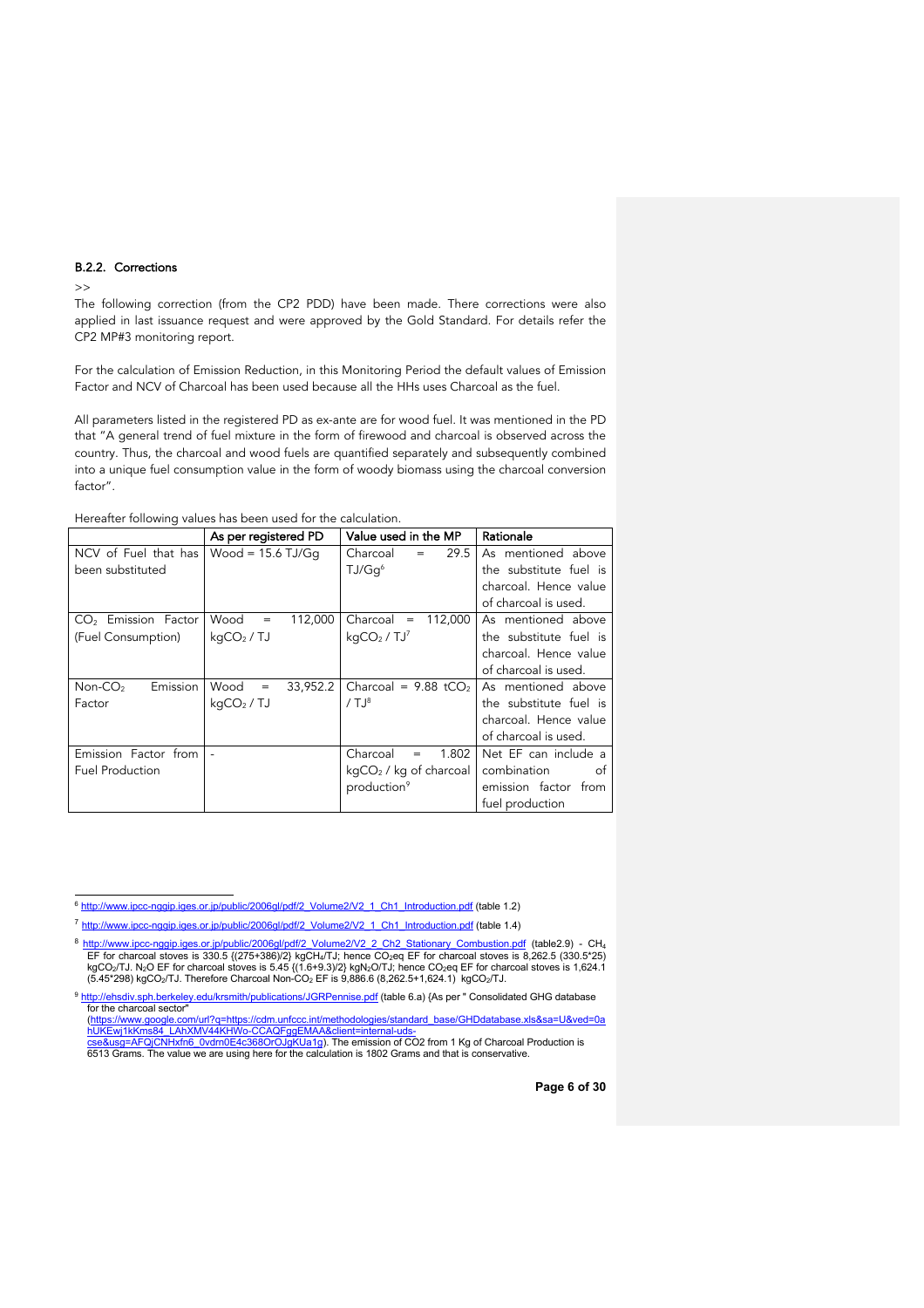In line with the FAR raised by GS during the GS4GG transition annex AA review feedback, the PDD has been corrected to update the error in ex-ante calculation in the originally registered PDD (CP2). In the originally registered PDD, the ex-ante value for a given year were calculated considering only the stoves sold in that year. However, the ex-ante calculations should consider the total cumulative number of stoves distributed till that year. Thus, the ex-ante values have now been corrected considering total cumulative number of stove installations in a year, thereby yielding correct ex-ante VER projections. For details refer the CP2 PRC PDD and CP2 .

| The summary of revised ex-ante estimates of ERs is as follows: |  |  |  |  |
|----------------------------------------------------------------|--|--|--|--|
|                                                                |  |  |  |  |

| Year                                                  | <b>Baseline estimate</b>                             | <b>Project estimate</b> | Net benefit |  |
|-------------------------------------------------------|------------------------------------------------------|-------------------------|-------------|--|
| 2014*                                                 | 1,313,273                                            | 888,173                 | 425,099     |  |
| 2015                                                  | 2,504,141                                            | 1,692,784               | 811,356     |  |
| 2016                                                  | 3,813,174                                            | 2,577,385               | 1,235,789   |  |
| 2017                                                  | 5,252,189                                            | 3,549,972               | 1,702,217   |  |
| 2018                                                  | 6,838,134                                            | 4,621,371               | 2,216,763   |  |
| 2019                                                  | 8,581,357                                            | 5,799,235               | 2,782,122   |  |
| 2020                                                  | 10,497,585                                           | 7,094,210               | 3,403,375   |  |
| 2021**                                                | 11,024,219                                           | 7,450,160               | 3,574,059   |  |
| Total                                                 | 49,824,070                                           | 33,673,291              | 16,150,779  |  |
| of<br>Total<br>number<br>crediting years              |                                                      | Z                       |             |  |
| <b>Annual average over</b><br>the crediting period    | 6,228,009                                            | 4,209,161               | 2,018,847   |  |
|                                                       | * 2014 represents estimates for April -December 2014 |                         |             |  |
| ** 2021 represents estimates for January - March 2021 |                                                      |                         |             |  |

# B.2.3. Changes to start date of crediting period

>>

Not applicable

# B.2.4. Permanent changes from registered monitoring plan, applied methodology or applied standardized baseline

>> Not applicable

### B.2.5. Changes to project design of approved project

 $\gt$ Not applicable

# SECTION C. Description of monitoring system applied by the project

>>

# A. Total Sales Record

Sales records are maintained continuously by various partners. Partner Sales records provide a summary of daily sales. Partner sales records are first captured in paper form on

**Page 7 of 30**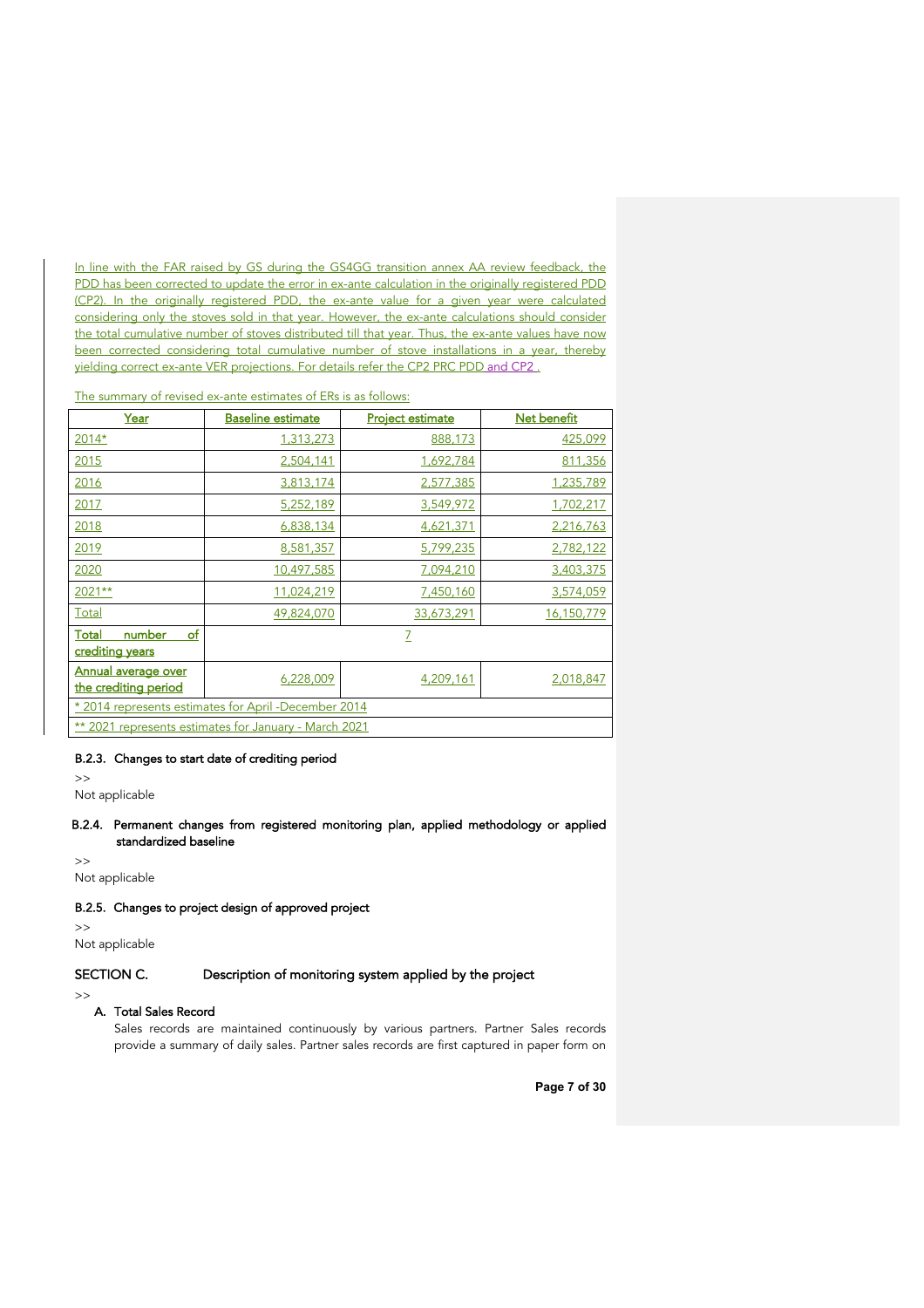warranty cards. These are entered into electronic databases (QuickBooks / excel etc.) using paper records and are submitted monthly for spot-checked internally by Impact Carbon's Business Development team on a monthly basis, for accuracy and to catch any data entry errors. The sales record is used to create the Project Database. Paper invoices and receipts are archived to provide an additional cross-check. The PP updates the project database every month based on the sales data received from Partners. Project Database is a conservative record of all stoves that have entered use (stoves are considered to be in use on the first day of the month, following the month in which they have been sold as a conservative measure).

### B. Monitoring Data Management and Storage

The results of all Usage cum Kitchen Surveys (UKS) and Kitchen Performance Tests (KPT's), as applicable are collated in excel spreadsheets and stored on a central server in an electronic format with original copies of our project documentation are retained in our Uganda HQ.

All surveys are administered by trained staff who are conversant in the local dialect to ensure that response collection was consistent and not affected by any regional language barriers. Field staffs were provided with an English and local language version of the questionnaire to provide for the greatest possible standardisation of responses.

The UKS provides information regarding the usage or project stoves, kitchen conditions (use of multiple stoves, number of meals cooked, commercial / domestic cooking etc) and sustainable development indicators to the project scenario. UKSs are carried out via physical visit to project households. Data collected during an UKS contains the following type of data:

- General information Name, address, telephone number etc.
- Household socio-demographic information
- Cooking behaviour (number of meals cooked, commercial cooking), Stove type (number of project stoves & mix)
- Usage levels

The answer sheets completed in the field are returned to the Uganda office for transcribing into an excel spreadsheet. Once completed, the data is sent to the US office for analysis. As required by the applicable Gold Standard Methodology the UKS is conducted annually to capture any emerging trends.

### C. Periodic Monitoring Task

The periodic monitoring tasks are as follow:

- Usage cum Kitchen Surveys are conducted annually to determine usage, emerging trends in demographics, fuel use and sustainability indicators.
- A project KPT is carried out every two years to assess any changes in performance of the project stoves. Given, KPTs were carried out in the last monitoring period (MP#3), hence in the current monitoring period, the KPT results (biomass saving per stove) established in MP#3 have been used.
- Project Technology Days is reviewed continuously throughout the project in order to determine the number of crediting stoves and the period for which they should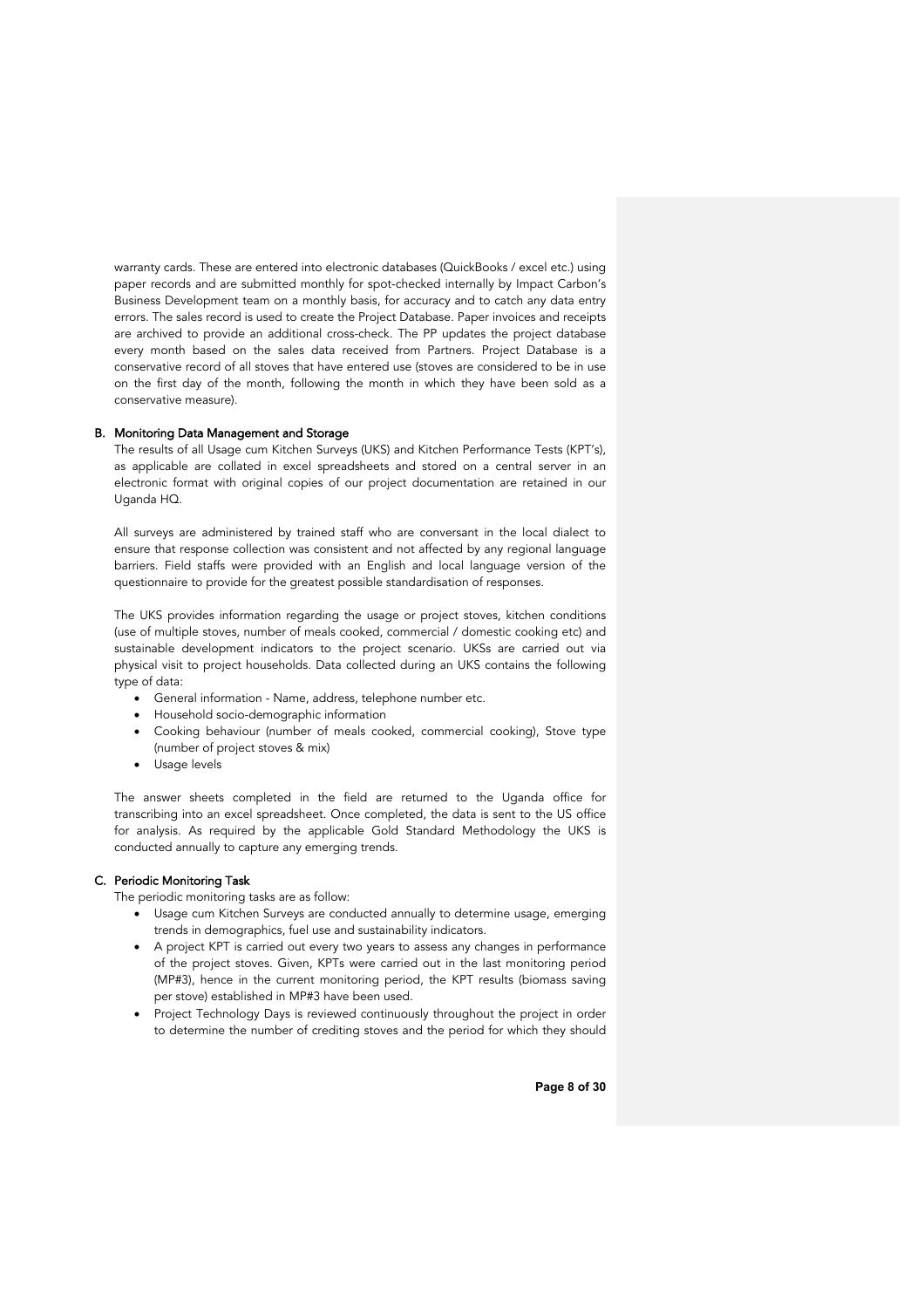be credited in a given monitoring period (based on stove installation and expiry date).

- Leakage estimates (identified in the PDD and possible new sources) is surveyed every two years. Given, leakage assessment was carried out in the last monitoring period (MP#3), hence in the current monitoring period, the same results have been applied instead of carrying a new assessment.
- NRB fraction assessed by literature review every two years The UNFCCC approved CDM standardized baseline ASB0002 for Uganda provides a f<sub>NRB</sub> value of 0.88.

All data recorded will be stored by the project proponents for a minimum of two years after the end of the crediting period or the last issuance of VERs, whichever occurs later.

### SECTION D. Data and parameters

# D.1. Data and parameters fixed ex ante or at renewal of crediting period

| Relevant SDG Indicator | SDG 13: Climate Action                                                |
|------------------------|-----------------------------------------------------------------------|
| Data/parameter:        | EF <sub>b.CO2</sub>                                                   |
| Unit                   | kqCO <sub>2</sub> /TJ                                                 |
| Description            | $CO2$ emission factor arising from use of fuels (wood or wood         |
|                        | equivalents) in baseline scenario                                     |
| Source of data         | <b>IPCC</b> defaults                                                  |
| Value(s) applied)      | 173.085                                                               |
| Choice of data         | Deemed valid by applied GS VER Methodology,                           |
| or measurement methods | 2006 IPCC Guidelines for National Greenhouse Gas Inventories, and     |
| and procedures         | project scenario specific calculations.                               |
|                        | The consolidated GHG database for the informal charcoal sector        |
|                        | (Table 6A of "Emissions of greenhouse gases and other airborne        |
|                        | pollutants from charcoal making in Kenya and Brazil, David M.         |
|                        | Pennise, Kirk R. Smith, Environmental Health Sciences, University of  |
|                        | California, Berkeley, California. Journal of Geophysical Research Vol |
|                        | 106 October 27, 2001".),                                              |
|                        | Please refer the ER sheet for detailed calculation of the parameter   |
| Purpose of data        | Baseline emission calculations.                                       |
| Additional comments    | When EF is in units of $tCO_2/t$ fuel, NCV term will be removed from  |
|                        | emission calculations. Term can include a combination of emission     |
|                        | factors from fuel production, transport, and use.                     |
|                        | Measuring emission factors from stove technologies is costly and      |
|                        | difficult to do accurately. Lacking measurable emission factors from  |
|                        | the project technologies, PP applies default IPCC emission values.    |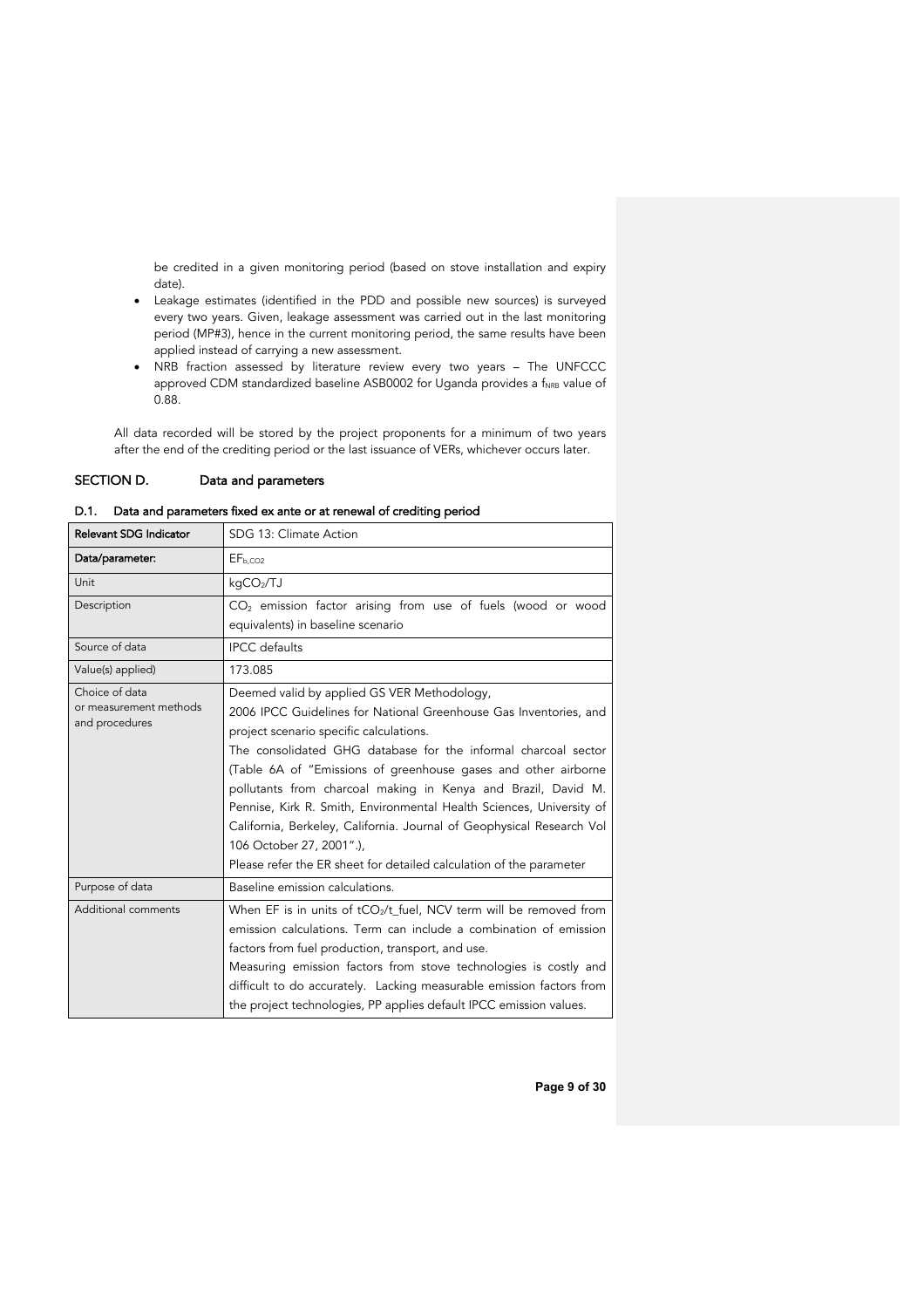| Relevant SDG Indicator                   | SDG 13: Climate Action                                               |
|------------------------------------------|----------------------------------------------------------------------|
| Data/parameter:                          | $EF_{b.nonCO2}$                                                      |
| Unit                                     | kqCO <sub>2</sub> e/TJ                                               |
|                                          | Non- $CO2$ emission factor arising from use of fuels (wood and wood  |
| Description                              | equivalents) in baseline scenario                                    |
| Source of data                           | IPCC 2006 Guidelines for National Greenhouse Gas Inventories         |
|                                          | IPCC 2007 4 <sup>th</sup> Assessment report                          |
| Value(s) applied                         | 9.88                                                                 |
| Choice of data                           | Deemed valid by GS VER Methodology                                   |
| or measurement methods<br>and procedures |                                                                      |
| Purpose of data/parameter                | Baseline emission calculations.                                      |
|                                          | Term can include a combination of emission factors from fuel         |
| Additional comments                      | production, transport, and use.                                      |
|                                          | Measuring emission factors from stove technologies is costly and     |
|                                          | difficult to do accurately. Lacking measurable emission factors from |
|                                          | the project technologies, PP applies default IPCC emission values.   |

| <b>Relevant SDG Indicator</b>                              | SDG 13: Climate Action                                                                                                                                                                                                                                                                                                                                                                                                                         |
|------------------------------------------------------------|------------------------------------------------------------------------------------------------------------------------------------------------------------------------------------------------------------------------------------------------------------------------------------------------------------------------------------------------------------------------------------------------------------------------------------------------|
| Data/parameter:                                            | $EF_{p,CO2}$                                                                                                                                                                                                                                                                                                                                                                                                                                   |
| Unit                                                       | kqCO <sub>2</sub> /TJ                                                                                                                                                                                                                                                                                                                                                                                                                          |
| Description                                                | $CO2$ emission factor arising from use of fuels (wood and wood<br>equivalents) in project scenario                                                                                                                                                                                                                                                                                                                                             |
| Source of data                                             | IPCC 2006 Guidelines for National Greenhouse gas Inventories<br>The consolidated GHG database for the informal charcoal sector<br>(Table 6A of "Emissions of greenhouse gases and other airborne<br>pollutants from charcoal making in Kenya and Brazil, David M.<br>Pennise, Kirk R. Smith, Environmental Health Sciences, University of<br>California, Berkeley, California. Journal of Geophysical Research Vol<br>106 October 27, 2001".), |
| Value(s) applied                                           | 173.085                                                                                                                                                                                                                                                                                                                                                                                                                                        |
| Choice of data<br>or measurement methods<br>and procedures | Deemed valid by applied GS VER Methodology<br>2006 IPCC Guidelines for National Greenhouse Gas Inventories<br>Please refer the ER sheet for detailed calculation of the parameter                                                                                                                                                                                                                                                              |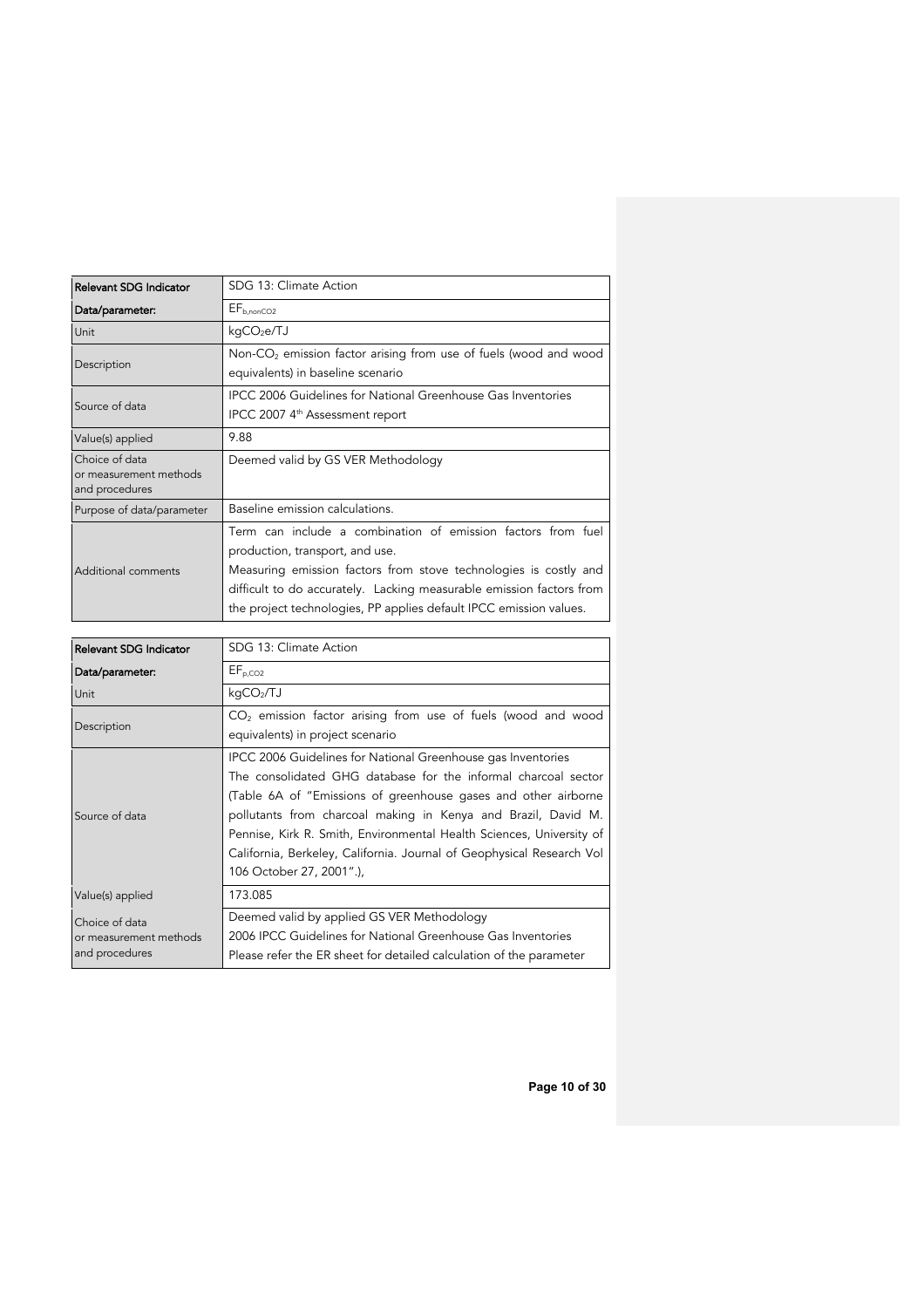| Purpose of data/parameter | Project emission calculations.                                       |  |  |
|---------------------------|----------------------------------------------------------------------|--|--|
| Additional comments       | When EF is in units of $tCO_2/t$ fuel, NCV term will be removed from |  |  |
|                           | emission calculations. Term can include a combination of emission    |  |  |
|                           | factors from fuel production, transport, and use.                    |  |  |
|                           | Measuring emission factors from stove technologies is costly and     |  |  |
|                           | difficult to do accurately. Lacking measurable emission factors from |  |  |
|                           | the project technologies, PP applies default IPCC emission values.   |  |  |

| Relevant SDG Indicator                                     | SDG 13: Climate Action                                                                                                                                                                                                                                                                                            |
|------------------------------------------------------------|-------------------------------------------------------------------------------------------------------------------------------------------------------------------------------------------------------------------------------------------------------------------------------------------------------------------|
| Data/parameter:                                            | $EF_{p,nonCO2}$                                                                                                                                                                                                                                                                                                   |
| Unit                                                       | kg CO <sub>2</sub> e/TJ                                                                                                                                                                                                                                                                                           |
| Description                                                | Non-CO <sub>2</sub> emission factor arising from use of fuels (wood and wood<br>equivalents) in project scenario                                                                                                                                                                                                  |
| Source of data                                             | Options: IPCC defaults, credible published literature, project-<br>relevant measurement reports, or project-specific field tests prior to<br>first verification.<br>Chosen:<br>IPCC 2006 Guidelines for National Greenhouse gas Inventories<br>IPCC 2007 4 <sup>th</sup> Assessment report                        |
| Value(s) applied                                           | 9.88                                                                                                                                                                                                                                                                                                              |
| Choice of data<br>or measurement methods<br>and procedures | Deemed valid by GS VER Methodology                                                                                                                                                                                                                                                                                |
| Purpose of data/parameter                                  | Baseline emission calculations.                                                                                                                                                                                                                                                                                   |
| Additional comments                                        | Term can include a combination of emission factors from fuel<br>production, transport, and use.<br>Measuring emission factors from stove technologies is costly and<br>difficult to do accurately. Lacking measurable emission factors from<br>the project technologies, PP applies default IPCC emission values. |

| <b>Relevant SDG Indicator</b> | SDG 13: Climate Action                                              |
|-------------------------------|---------------------------------------------------------------------|
| Data/parameter:               | NCV <sub>b</sub>                                                    |
| Unit                          | TJ/Ga                                                               |
| Description                   | Net calorific value of the fuel (wood and wood equivalents) used in |
|                               | the baseline                                                        |
| Source of data                | <b>IPCC</b> default value                                           |
|                               | 2006 IPCC Guidelines for National Greenhouse Gas Inventories        |
| Value(s) applied              | 29.5                                                                |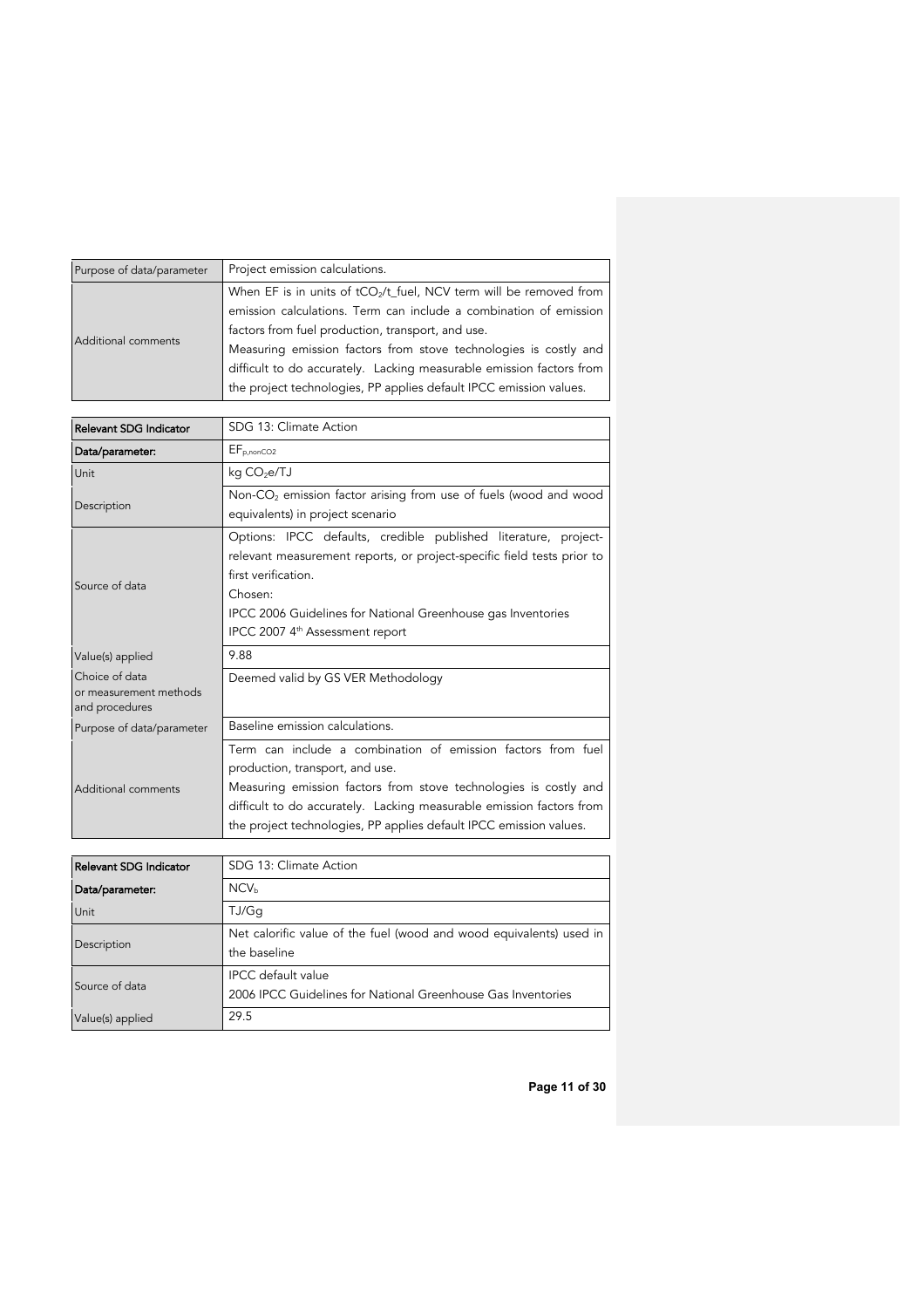| Choice of data<br>or measurement methods<br>and procedures | Adopt IPCC default values, for the wood and charcoal fuel mix.<br>Net Calorific Values were not measured in actual baseline; thus, the<br>project uses IPCC default values. |
|------------------------------------------------------------|-----------------------------------------------------------------------------------------------------------------------------------------------------------------------------|
| Purpose of data/parameter                                  | Baseline emission calculations.                                                                                                                                             |
| Additional comments                                        | When EF is in units of tCO <sub>2</sub> /fuel, the NCV term will be removed from<br>emission calculations.                                                                  |

| Relevant SDG Indicator                   | SDG 13: Climate Action                                              |
|------------------------------------------|---------------------------------------------------------------------|
| Data/parameter:                          | $NCV_{p}$                                                           |
| Unit                                     | TJ/Gq                                                               |
| Description                              | Net calorific value of the fuel (wood and wood equivalents) used in |
|                                          | the project                                                         |
| Source of data                           | IPCC default value for wood.                                        |
|                                          | 2006 IPCC Guidelines for National Greenhouse Gas Inventories        |
| Value(s) applied                         | 29.5                                                                |
| Choice of data                           | Adopt IPCC default values.                                          |
| or measurement methods<br>and procedures | Net Calorific Values were not measured in the project; thus the     |
|                                          | project uses IPCC default values.                                   |
| Purpose of data/parameter                | Project emission calculations                                       |
| Additional comments                      | When EF is in units of tCO2/fuel, the NCV term will be removed from |
|                                          | emission calculations.                                              |

| Relevant SDG Indicator                   | SDG 13: Climate Action                                             |
|------------------------------------------|--------------------------------------------------------------------|
| Data/parameter:                          | $f_{\text{nrb},i,v}$                                               |
| Unit                                     | Fractional non-renewability                                        |
|                                          | Non-renewability status of woody biomass fuel in scenario i during |
| Description                              | year y                                                             |
|                                          | Approved CDM Standardized Baseline ASB0002 -                       |
| Source of data                           | https://cdm.unfccc.int/methodologies/standard_base/2015/sb41.ht    |
|                                          | ml                                                                 |
| Value(s) applied                         | 0.88                                                               |
| Choice of data                           | Published literature, approved by UNFCCC                           |
| or measurement methods<br>and procedures |                                                                    |
|                                          |                                                                    |
| Purpose of data/parameter                | Baseline emission calculations                                     |
| Additional comments                      |                                                                    |

**Deleted:** https://cdm.unfccc.int/filestorage/e/x/t/extfile-20171103152130273- EB97\_repan02\_ASB0002\_2017\_Charcoal\_Uganda.pdf/EB97\_r epan02\_ASB0002\_2017\_Charcoal\_Uganda.pdf?t=RmZ8cHN4 eHh5fDA1qgdP02UPPQSChcD4oTDK

**Page 12 of 30**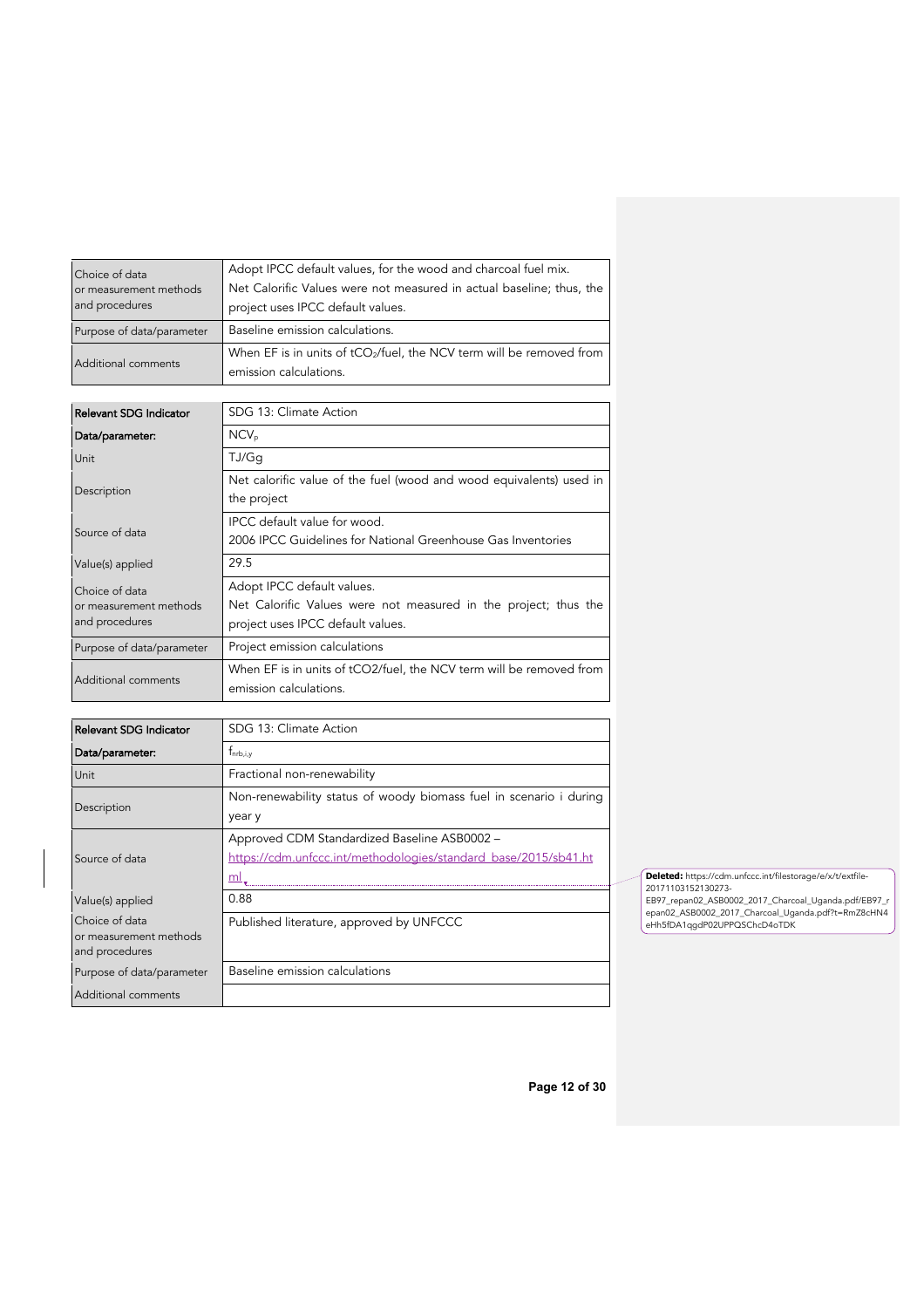# D.2. Data and parameters monitored

| <b>Relevant SDG Indicator</b>            | SDG 13: Climate Action                                                                      |        |                |  |
|------------------------------------------|---------------------------------------------------------------------------------------------|--------|----------------|--|
| Data/parameter:                          | $P_{b,y}$                                                                                   |        |                |  |
| Unit                                     | Kg/person-meal                                                                              |        |                |  |
| Description                              | Quantity of fuel (Charcoal) that is consumed in baseline scenario b<br>during year y        |        |                |  |
| Measured/calculated/default              | Calculated                                                                                  |        |                |  |
| Source of data                           | CP2 MP#3 Monitoring report, section D.2, page number 11 (based<br>on KPTs conducted in MP3) |        |                |  |
| Value(s) of monitored                    | Description                                                                                 | Value  | Unit           |  |
| parameter                                | Baseline KPT (Commercial)                                                                   | 0.1980 | kg/person/meal |  |
|                                          | Baseline KPT (Domestic)                                                                     | 0.2015 | kg/person/meal |  |
| Monitoring equipment                     | N.A. (using last MP results)                                                                |        |                |  |
| Measuring/reading/recording<br>frequency | Biennially                                                                                  |        |                |  |
| Calculation method<br>(if applicable)    | N.A                                                                                         |        |                |  |
| QA/QC procedures                         | N.A                                                                                         |        |                |  |
| Purpose of data/parameter                | <b>ER Calculation</b>                                                                       |        |                |  |
| Additional comments                      | Updated every two years, or more frequently                                                 |        |                |  |

| <b>Relevant SDG Indicator</b>            | SDG 13: Climate Action                                                |        |                |  |
|------------------------------------------|-----------------------------------------------------------------------|--------|----------------|--|
| Data/parameter:                          | $P_{p,y}$                                                             |        |                |  |
| Unit                                     | Kg/person-meal                                                        |        |                |  |
| Description                              | Quantity of fuel that is consumed in project scenario b during year y |        |                |  |
| Measured/calculated/default              | Calculated                                                            |        |                |  |
| Source of data                           | CP2 MP#3 Monitoring report, Section D.2 page number 11 (based         |        |                |  |
|                                          | on KPTs conducted in MP3)                                             |        |                |  |
| Value(s) of monitored                    | Description                                                           | Value  | Unit           |  |
| parameter                                | Project KPT (Commercial)                                              | 0.1093 | kg/person/meal |  |
|                                          | Project KPT (Domestic)                                                | 0.0997 | kg/person/meal |  |
| Monitoring equipment                     | N.A. (using last MP results)                                          |        |                |  |
| Measuring/reading/recording<br>frequency | Biennially                                                            |        |                |  |
| Calculation method<br>(if applicable)    | N.A                                                                   |        |                |  |
| QA/QC procedures                         | N.A                                                                   |        |                |  |
| Purpose of data/parameter                | <b>ER Calculation</b>                                                 |        |                |  |

**Page 13 of 30**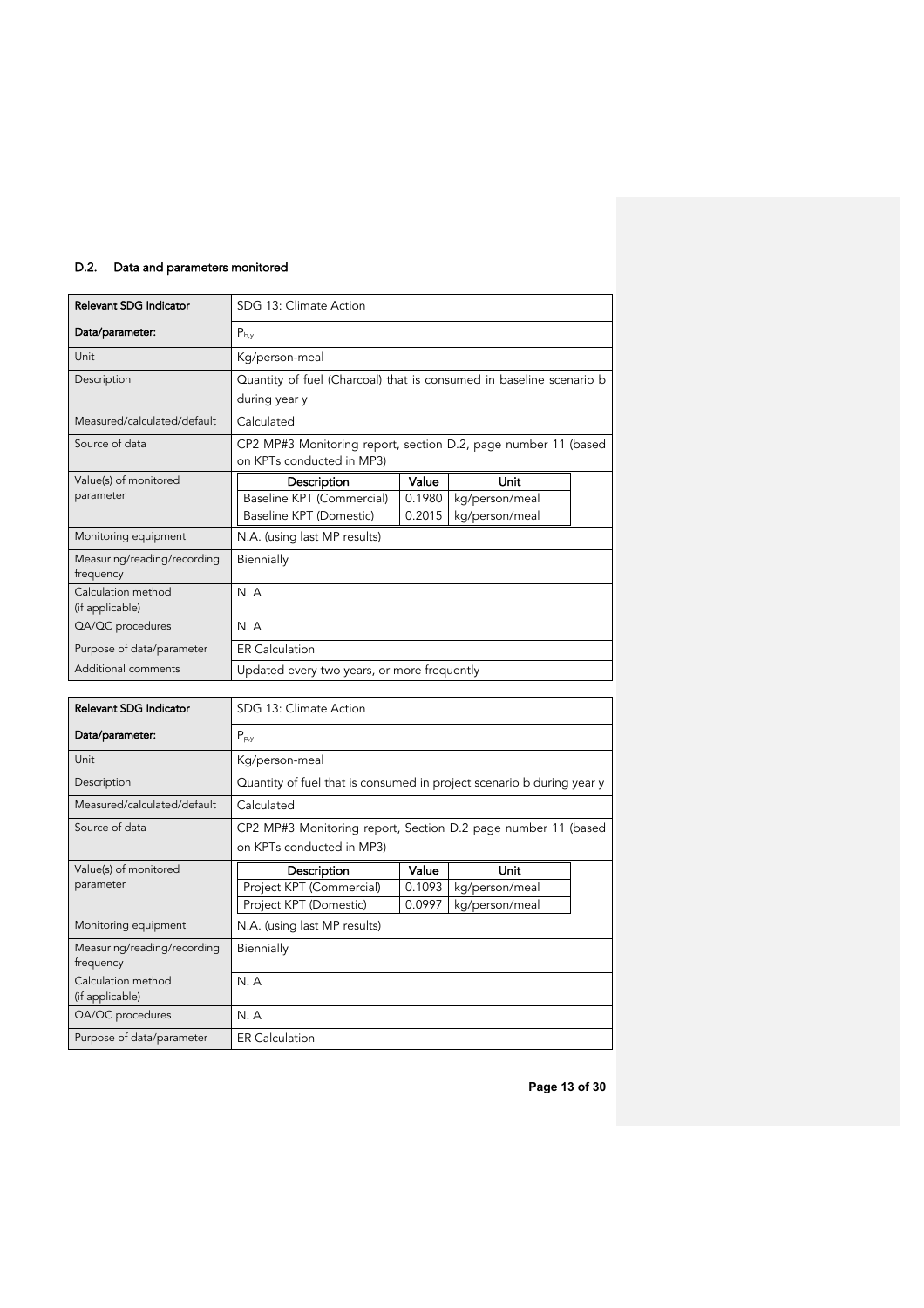| Additional comments                      | Updated every two years, or more frequently                                                                                                                                                                                                          |                                  |  |
|------------------------------------------|------------------------------------------------------------------------------------------------------------------------------------------------------------------------------------------------------------------------------------------------------|----------------------------------|--|
| Relevant SDG Indicator                   | SDG 13: Climate Action                                                                                                                                                                                                                               |                                  |  |
| Data/parameter:                          | $U_{p,y}$                                                                                                                                                                                                                                            |                                  |  |
| Unit                                     | Fraction/%                                                                                                                                                                                                                                           |                                  |  |
| Description                              | Cumulative Usage rate for technologies in project scenario p in<br>year y, based on cumulative adoption rate and drop off rate<br>revealed by the usage surveys.                                                                                     |                                  |  |
| Measured/calculated/default              | Calculated                                                                                                                                                                                                                                           |                                  |  |
| Source of data                           | Usage Survey                                                                                                                                                                                                                                         |                                  |  |
| Value(s) of monitored                    | 81,25%                                                                                                                                                                                                                                               | Deleted: 0                       |  |
| parameter                                |                                                                                                                                                                                                                                                      | Deleted: 93                      |  |
| Monitoring equipment                     | N.A.                                                                                                                                                                                                                                                 | Deleted: 1.53                    |  |
| Measuring/reading/recording<br>frequency | Annually                                                                                                                                                                                                                                             |                                  |  |
| Calculation method<br>(if applicable)    | By doing survey and then analysing the survey data                                                                                                                                                                                                   |                                  |  |
| QA/QC procedures                         | Usage Survey are carried out by staff trained by Impact Carbon to<br>meet the specific requirements of the methodology. All data<br>presented in excel is subject to checking and cross referencing of a<br>sample of the raw data by Impact Carbon. |                                  |  |
| Purpose of data/parameter                | <b>ER Calculation</b>                                                                                                                                                                                                                                |                                  |  |
| Additional comments                      |                                                                                                                                                                                                                                                      |                                  |  |
|                                          |                                                                                                                                                                                                                                                      |                                  |  |
| Relevant SDG Indicator                   | SDG 13: Climate Action                                                                                                                                                                                                                               |                                  |  |
| Data/parameter:                          | $N_{p,y}$                                                                                                                                                                                                                                            |                                  |  |
| Unit                                     | Project technologies days credited (stove days)                                                                                                                                                                                                      |                                  |  |
| Description                              | Technologies in the project database for project scenario p through<br>monitoring period                                                                                                                                                             |                                  |  |
| Measured/calculated/default              | Measured and Calculated                                                                                                                                                                                                                              |                                  |  |
| Source of data                           | <b>Total Sales records</b>                                                                                                                                                                                                                           |                                  |  |
| Value(s) of monitored                    | 2017: 42,505,098                                                                                                                                                                                                                                     | Deleted: 3,279,390               |  |
| parameter                                | 2018: 126,007,540                                                                                                                                                                                                                                    | Deleted: 8,332,324               |  |
| Monitoring equipment                     | N.A.                                                                                                                                                                                                                                                 | Deleted: 1<br>Total: 171,611,714 |  |
| Measuring/reading/recording<br>frequency | Continuously                                                                                                                                                                                                                                         |                                  |  |
| Calculation method<br>(if applicable)    | Cumulative stoves installed under project * average number of<br>operational days in the monitoring period                                                                                                                                           |                                  |  |

 $\overline{\phantom{a}}$ 

**Page 14 of 30**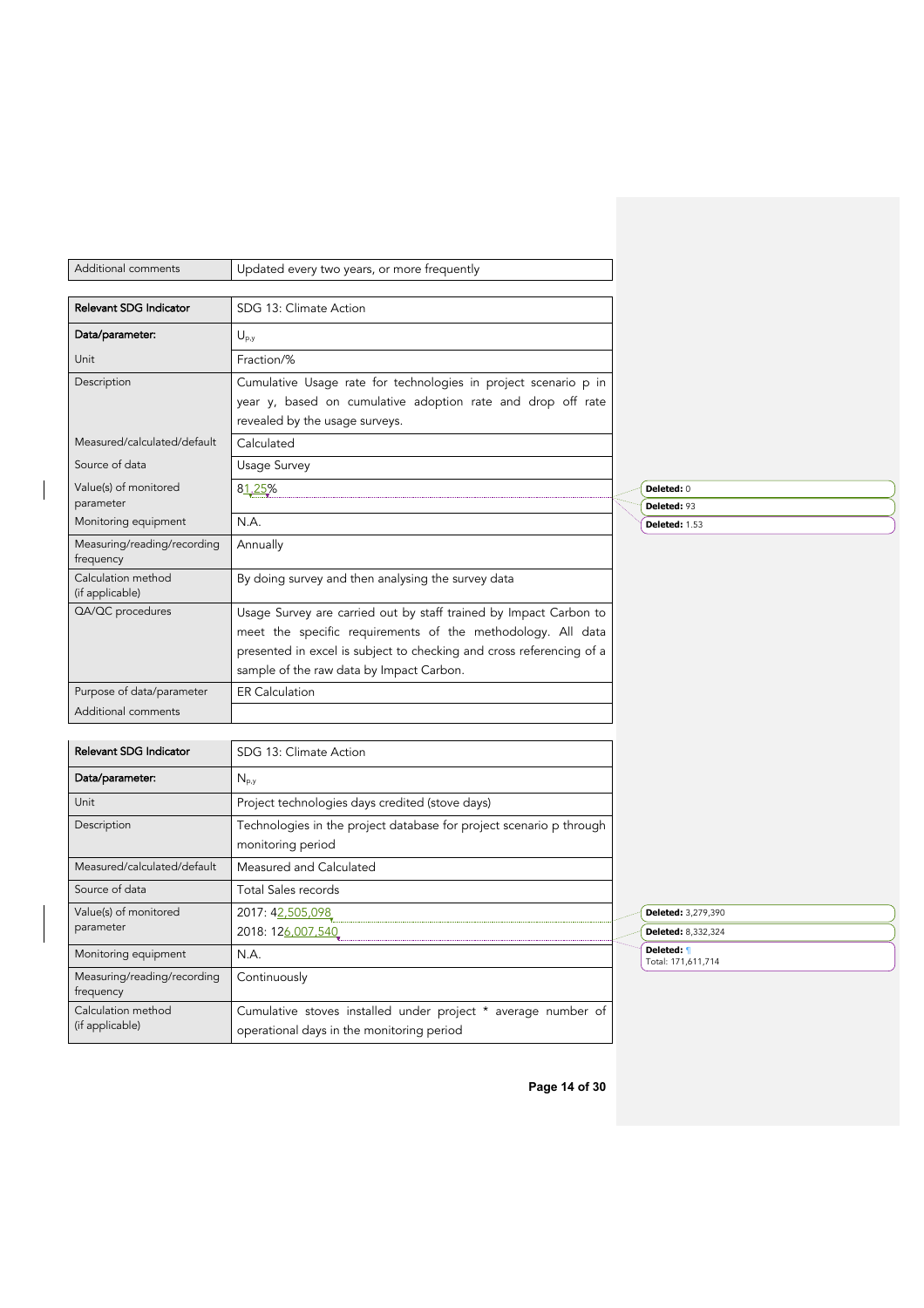| QA/QC procedures          | Values can be cross checked by sales records.                                                                                                                                                                                                            |
|---------------------------|----------------------------------------------------------------------------------------------------------------------------------------------------------------------------------------------------------------------------------------------------------|
| Purpose of data/parameter | <b>ER Calculation</b>                                                                                                                                                                                                                                    |
| Additional comments       | ICS that have expired before the monitoring period have the count<br>of "operational days in the monitoring period" as 0 thus ensuring<br>that the average number of operational days in the monitoring<br>period corresponds to un-expired stoves only. |

| Relevant SDG Indicator                   | SDG 13: Climate Action                      |
|------------------------------------------|---------------------------------------------|
| Data/parameter:                          | $LE_{p,y}$                                  |
| Unit                                     | $t_{C}O_{2}e$ per year                      |
| Description                              | Leakage in project scenario p during year y |
| Measured/calculated/default              | N.A.                                        |
| Source of data                           | CP2 MP#3 Monitoring report page number 11   |
| Value(s) of monitored<br>parameter       | $\Omega$                                    |
| Monitoring equipment                     | N.A.                                        |
| Measuring/reading/recording<br>frequency | Biennially                                  |
| Calculation method<br>(if applicable)    | N.A.                                        |
| QA/QC procedures                         | N.A.                                        |
| Purpose of data/parameter                | ER calculation                              |
| Additional comments                      | No leakage was identified                   |

| Relevant SDG Indicator                   | SDG 13: Climate Action                                                                                                                        |
|------------------------------------------|-----------------------------------------------------------------------------------------------------------------------------------------------|
| Data /parameter:                         | Implementation of baseline stove disposal incentive or education<br>campaign                                                                  |
| Unit                                     | Fraction                                                                                                                                      |
| Description                              | Proportion of project end users that are reached through the<br>incentive mechanism or education campaign to discourage old<br>stove disposal |
| Measured/calculated/default              | Measured                                                                                                                                      |
| Source of data                           | Disclaimer on Warranty cards                                                                                                                  |
| Value(s) of monitored<br>parameter       | 1.00                                                                                                                                          |
| Monitoring equipment                     | N.A.                                                                                                                                          |
| Measuring/reading/recording<br>frequency | Updated every two years, or more frequently                                                                                                   |
| Calculation method<br>(if applicable)    | ۰                                                                                                                                             |

**Page 15 of 30**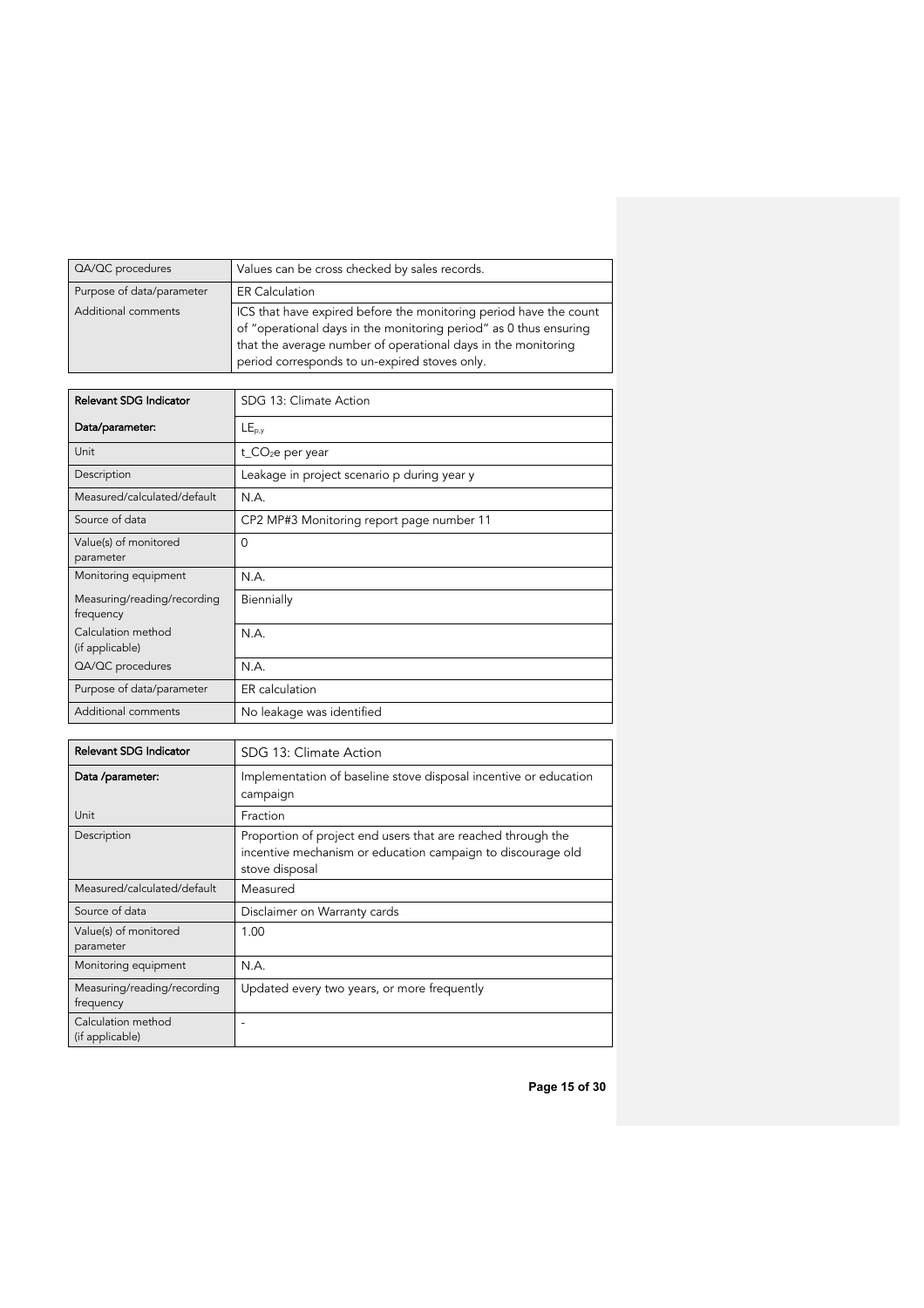| QA/QC procedures           | Transparent data analysis and reporting.                                                                                                                                                                                         |
|----------------------------|----------------------------------------------------------------------------------------------------------------------------------------------------------------------------------------------------------------------------------|
| Purpose of data/parameter  | To determine the reach and effectiveness of the baseline stove<br>disposal incentive or education campaign                                                                                                                       |
| <b>Additional Comments</b> | An extended warranty clause on warranty cards ensures that all<br>users are informed on the incentive mechanism for disposal of old<br>stove. As warranty cards accompany all sales, hence the fraction is<br>deemed as 1 (100%) |

Following parameters were not listed in the monitoring parameters in the PDD but have been monitored for the transparency of the calculation.

 $\overline{\phantom{a}}$ 

| Relevant SDG Indicator                   | SDG 13: Climate Action                                                                                                                                                                                                                                                                                                                                                                                                                                                                                                                                                             |                                               |  |                        |
|------------------------------------------|------------------------------------------------------------------------------------------------------------------------------------------------------------------------------------------------------------------------------------------------------------------------------------------------------------------------------------------------------------------------------------------------------------------------------------------------------------------------------------------------------------------------------------------------------------------------------------|-----------------------------------------------|--|------------------------|
| Data/parameter                           | Multi-ICS Usage                                                                                                                                                                                                                                                                                                                                                                                                                                                                                                                                                                    |                                               |  |                        |
| Unit                                     | Fraction / number                                                                                                                                                                                                                                                                                                                                                                                                                                                                                                                                                                  |                                               |  |                        |
| Description                              | number of stoves per user                                                                                                                                                                                                                                                                                                                                                                                                                                                                                                                                                          |                                               |  |                        |
| Measured/calculated/default              | Calculated                                                                                                                                                                                                                                                                                                                                                                                                                                                                                                                                                                         |                                               |  |                        |
| Source of data                           | Usage Survey MP3 data                                                                                                                                                                                                                                                                                                                                                                                                                                                                                                                                                              |                                               |  |                        |
| Value(s) of monitored<br>parameter       | Average number of Commercial<br>stoves per user                                                                                                                                                                                                                                                                                                                                                                                                                                                                                                                                    | Average number of domestic<br>stoves per user |  |                        |
|                                          | 2.528                                                                                                                                                                                                                                                                                                                                                                                                                                                                                                                                                                              | 1.656                                         |  | <b>Formatted Table</b> |
| Monitoring equipment                     | N.A.                                                                                                                                                                                                                                                                                                                                                                                                                                                                                                                                                                               |                                               |  | <b>Deleted: 1.207</b>  |
| Measuring/reading/recording<br>frequency | <b>Deleted: 1.307</b><br>Annually                                                                                                                                                                                                                                                                                                                                                                                                                                                                                                                                                  |                                               |  |                        |
| Calculation method<br>(if applicable)    | Analysing the survey data. For detailed calculation, please refer to usage<br>survey excel sheet.                                                                                                                                                                                                                                                                                                                                                                                                                                                                                  |                                               |  |                        |
| QA/QC procedures                         | The value used here is based on Usage survey data.                                                                                                                                                                                                                                                                                                                                                                                                                                                                                                                                 |                                               |  |                        |
| Purpose of data/parameter                | <b>ER Calculation</b>                                                                                                                                                                                                                                                                                                                                                                                                                                                                                                                                                              |                                               |  |                        |
| Additional comments                      | The KPT results provide information of biomass usage in the kitchen and<br>not on per-stove basis. Thus, the average number of stoves in a kitchen<br>has been monitored to determine the biomass usage per stove. The<br>biomass savings per stove are then used to determine the emission<br>reduction over the stove population.<br>FTs are carried out by staff trained by Impact Carbon to meet the specific<br>requirements of the methodology. All data presented in excel is subject to<br>checking and cross referencing of a sample of the raw data by Impact<br>Carbon. |                                               |  |                        |

The following SD indicators have been monitored in line with the GS4GG transition Annex AA.

|                  | Relevant SDG Indicator/Safequarding   1.4.1 Proportion of population living in households with access to |
|------------------|----------------------------------------------------------------------------------------------------------|
| Principle        | basic services                                                                                           |
| Data / Parameter | ABS <sub>HH</sub>                                                                                        |
| Unit             | Number                                                                                                   |
| Description      | Access to basic service to households/institutions                                                       |

**Page 16 of 30**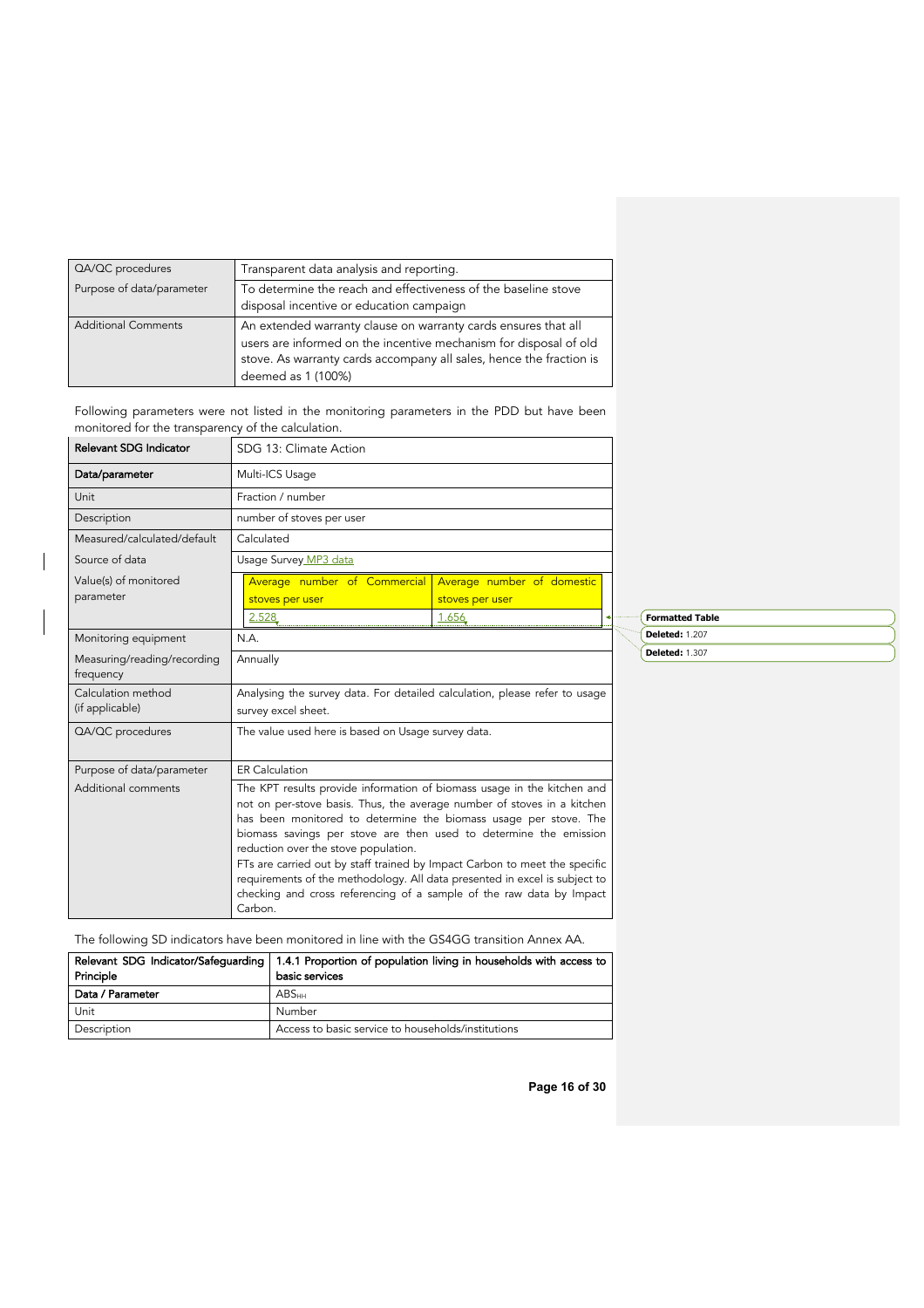| Source of data          | ICS distribution records                                                                                                           |
|-------------------------|------------------------------------------------------------------------------------------------------------------------------------|
|                         | Ex-post Monitoring Survey Records                                                                                                  |
| Value(s) applied        | 395,339 (ICS in use)<br><b>Deleted: 505,698</b>                                                                                    |
|                         | As per Survey, more than $92\%$ users said that they noticed a<br><b>Deleted:</b> no. of ICS distributed                           |
|                         | reduction in fuel consumption after purchasing ICS. The<br>Deleted: 1<br>Monitoring KS estimates the average money saved from fuel |
|                         | savings after using ICS is around 42,254 UGX per month<br>Deleted:                                                                 |
| Measurement methods and | Monitoring and recording of number of ICS distributed under<br><b>Deleted: 5,000</b>                                               |
| procedures              | the project                                                                                                                        |
|                         | Ex-post monitoring survey to assess money savings due to<br>reduced fuel consumption                                               |
| Monitoring frequency    | Annually                                                                                                                           |
| QA/QC procedures        |                                                                                                                                    |
| Purpose of data         | SDG 1 contribution                                                                                                                 |
| Additional comment      |                                                                                                                                    |
|                         |                                                                                                                                    |
|                         | Relevant SDG Indicator/Safeguarding   3.9.1Mortality rate attributed to household and ambient air                                  |

 $\overline{\phantom{a}}$ 

 $\overline{\phantom{a}}$  $\overline{\phantom{a}}$ 

 $\overline{\phantom{a}}$ 

| Principle                     | pollution                                                           |                               |
|-------------------------------|---------------------------------------------------------------------|-------------------------------|
| Data / Parameter              | AO <sub>HH</sub>                                                    |                               |
| Unit                          |                                                                     |                               |
| Description                   | Air Quality in project households/institutions                      |                               |
| Source of data                | Ex-post monitoring surveys                                          |                               |
| Value(s) applied              | No sampled user reported an increase in incidence of coughing,      | <b>Deleted:</b> smoke levels, |
|                               | incidence of respiratory illness, and incidence of itchy eyes after |                               |
|                               | shifting to ICS                                                     |                               |
| methods<br>Measurement<br>and | Qualitative assessment of change in smoke levels, incidence of      |                               |
| procedures                    | coughing, incidence of respiratory illness, and incidence of itchy  |                               |
|                               | eyes after shifting ICS (via ex-post monitoring surveys)            |                               |
| Monitoring frequency          | Annually                                                            |                               |
| QA/QC procedures              |                                                                     |                               |
| Purpose of data               | SDG 3 contribution                                                  |                               |
| Additional comment            |                                                                     |                               |

| Relevant SDG Indicator/Safequarding   | 7.1 By 2030, ensure universal access to affordable, reliable and                                                                                                |                                           |
|---------------------------------------|-----------------------------------------------------------------------------------------------------------------------------------------------------------------|-------------------------------------------|
| Principle                             | modern energy services                                                                                                                                          |                                           |
| Data / Parameter                      | <b>AACS<sub>HH</sub></b>                                                                                                                                        |                                           |
| Unit                                  | Number                                                                                                                                                          |                                           |
| Description                           | Number of households and institutions having access to<br>affordable, reliable and modern project ICS.                                                          |                                           |
| Source of data                        | ICS distribution records                                                                                                                                        |                                           |
| Value(s) applied                      | 395,339 (ICS in use)                                                                                                                                            | Deleted: 505,698 (no. of ICS distributed) |
| Measurement methods and<br>procedures | Monitor the number of ICS distributed under the project as an<br>indicator of providing reliable, clean and modern technology<br>(relative to baseline stoves). |                                           |
| Monitoring frequency                  | Continuous                                                                                                                                                      |                                           |
| QA/QC procedures                      |                                                                                                                                                                 |                                           |
| Purpose of data                       | SDG 7 contribution                                                                                                                                              |                                           |
| Additional comment                    |                                                                                                                                                                 |                                           |

**Page 17 of 30**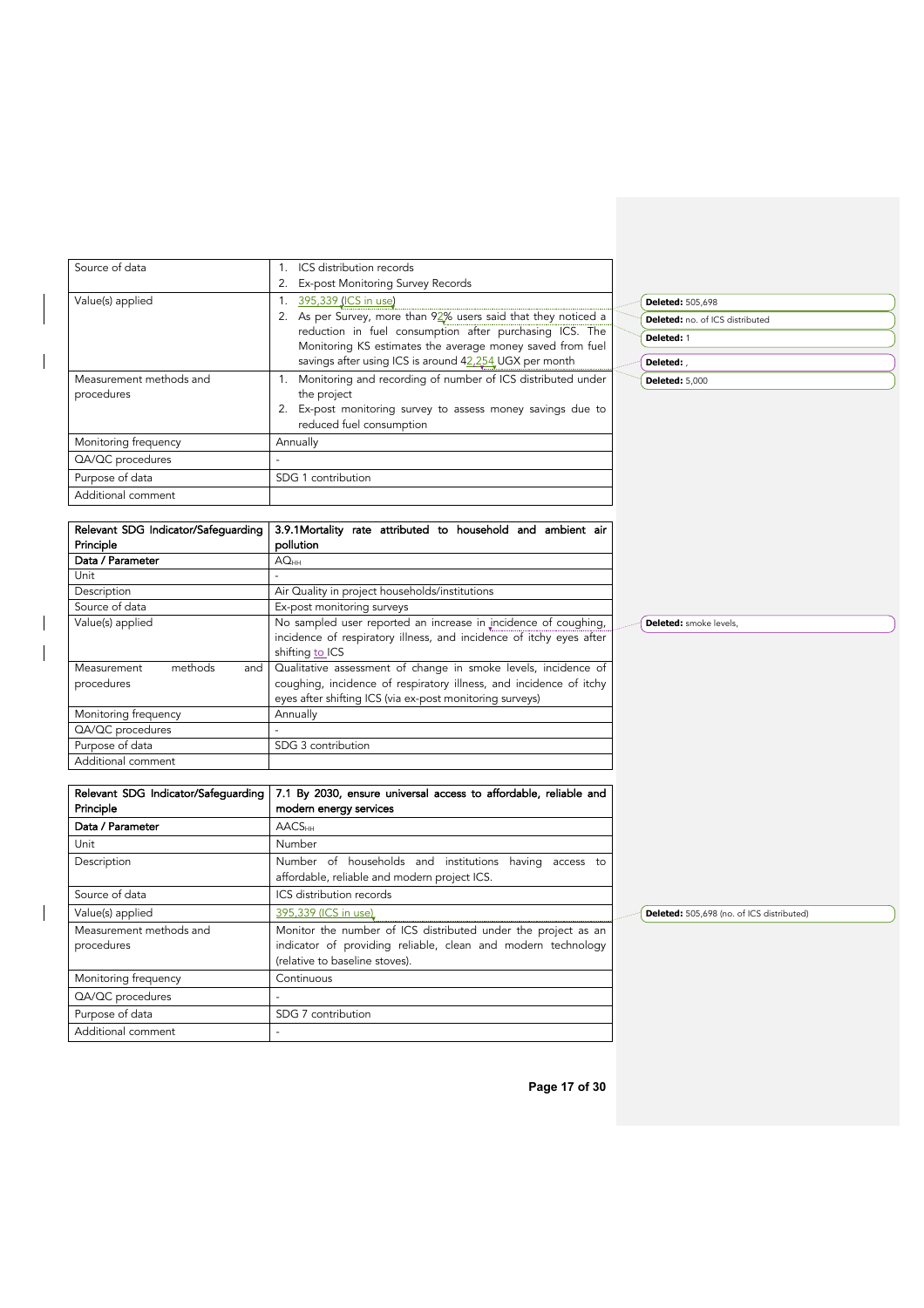| Relevant SDG Indicator/Safeguarding<br>Principle | 8.5.1 Average hourly earnings of female and male employees, by<br>occupation, age and persons with disabilities                      |
|--------------------------------------------------|--------------------------------------------------------------------------------------------------------------------------------------|
| Data / Parameter                                 | OE IG                                                                                                                                |
| Unit                                             | Number                                                                                                                               |
| Description                                      | Quantitative Employment and income generation                                                                                        |
| Source of data                                   | Employment records                                                                                                                   |
| Value(s) applied                                 | 25                                                                                                                                   |
| Measurement methods and<br>procedures            | Recording the number of employees (male / female) in the project<br>under administrative, sales, production and management positions |
| Monitoring frequency                             | Annually                                                                                                                             |
| QA/QC procedures                                 | $\overline{\phantom{a}}$                                                                                                             |
| Purpose of data                                  | SDG 8 contribution                                                                                                                   |
| Additional comment                               |                                                                                                                                      |

### D.3. Implementation of sampling plan

 $\gt$ 

The parameters above have been monitored through a Random Sampling. 40 random samples were drawn for each vintage with a target to cover minimum 30 samples in each vintage. Along with data captured in Sales Record further contact details are compiled for a subset of stove customers in a Customer Database. The Customer Database is used for customer follow-up and sampling for monitoring surveys.

### Kitchen Performance Test- Project Stove

The kitchen performance test-project stove was performed for  $3<sup>rd</sup>$  monitoring period of  $2<sup>nd</sup>$ crediting period and same values has been used for this monitoring period. The project KPT values are as follows:

| Parameter                | Symbol           | Value  | Unit                           | Source |
|--------------------------|------------------|--------|--------------------------------|--------|
| Project KPT (Commercial) | $P_{\text{p.v}}$ | 0.1093 | kg/person/meal   KPT data MP#3 |        |
| Project KPT (Domestic)   | $'$ p,y          | 0.0997 | kg/person/meal   KPT data MP#3 |        |

### Kitchen Performance Test- Baseline Stove

The kitchen performance test-baseline stove was performed for  $3<sup>rd</sup>$  monitoring period of  $2<sup>nd</sup>$ crediting period and same values has been used for this monitoring period. The baseline KPT values are as follows:

| Parameter                 | Symbol    | Value  | Unit           | Source        |
|---------------------------|-----------|--------|----------------|---------------|
| Baseline KPT (Commercial) | $P_{b.v}$ | 0.1980 | kg/person/meal | KPT data MP#3 |
| Baseline KPT (Domestic)   | l b.v     | 0.2015 | kg/person/meal | KPT data MP#3 |

Using the aforesaid and other results established in MP3, specific fuel savings from project stove  $(tonnes/store/week) = 0.008,222,753$  has been used as a conservative measure.

### Usage and Kitchen Survey (UKS)

As stipulated in the Methodology a Usage Survey needs to be conducted on a minimum sample size of 100, with at least 30 samples for project technologies of each age being credited. As the stoves in the monitoring period were built over the course of 10 years, 30 stoves from each age were tried to include in the survey and then the cumulative (resulting) usage parameter is

| Formatted: Font: Bold |  |
|-----------------------|--|
| Deleted: 1            |  |
| Formatted: Font: Bold |  |
| Formatted: Font: Bold |  |

**Page 18 of 30**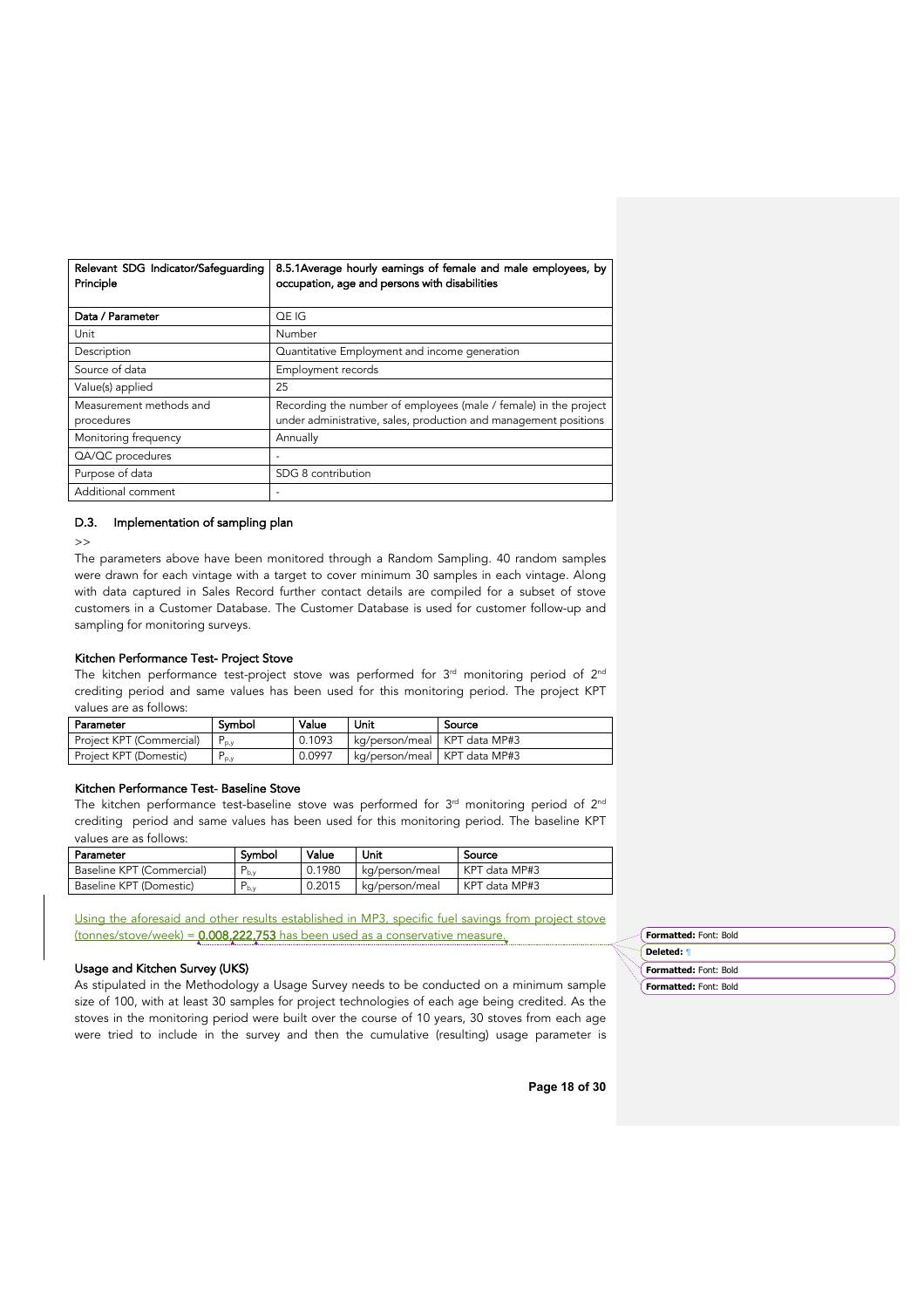weighted based on the proportion of technologies in the total sales records of each age. The detailed calculation is presented in "Usage and KS data" in ER calculator. Usage Rate =  $81.25%$ Kindly refer to Usage Survey excel sheet for detailed calculation. SECTION E. Calculation of SDG outcomes E.1. Calculation of baseline value or estimation of baseline situation of each SDG outcome >> SDG 1 Net Benefit = ABS<sub>HH-Baseline</sub> - ABS<sub>HH-Project</sub> Where: ABS<sub>HH-Baseline</sub> Access to basic service to households/institutions (number of ICS distributed and in use in baseline) ABS<sub>HH-Project</sub> Access to basic service to households/institutions (number of ICS distributed and in use in project) SDG 1 Net Benefit = ABS<sub>HH-Baseline</sub> - ABS<sub>HH-Project</sub> Where ABS<sub>HH-Baseline</sub> Average money savings due to reduced fuel consumption from using ICS per household per month in baseline ABSHH-Project Average money savings due to reduced fuel consumption from using ICS per household per month in project SDG 3 Net Benefit = AQHH-Baseline -AQHH-Project **Where** AQ<sub>HH-Baseline</sub> Change in incidence of coughing, incidence of respiratory illness, and incidence of itchy eyes before shifting ICS in baseline AQ<sub>HH-Project</sub> Change in incidence of coughing, incidence of respiratory illness, and incidence of itchy eyes after shifting ICS in project SDG 7 Net Benefit = AACSHH-Baseline -AACSHH-Project **Where** AACS<sub>HH-Baseline</sub> Number of households and institutions having access to affordable, reliable and modern project ICS (number of ICS distributed and in use in baseline) Usage measured 81.25% **Standard Error of Usage** 0.019 **relative precision** 3.10% **Result** Ok passed **Monitoring results and Reliability Check - Usage Deleted:** ¶ **Deleted:** 81 **Deleted:** 0 **Deleted:** 53 **Deleted:** 93 **Formatted:** Centered **Deleted:** Further the following information was collected via the usage cum kitchen surveys: Average number of Commercial stoves per HH ... [1] **Deleted:** (SDG 1) **Deleted:** (SDG 1) **Deleted:** (SDG 3) **Deleted:** (SDG 7)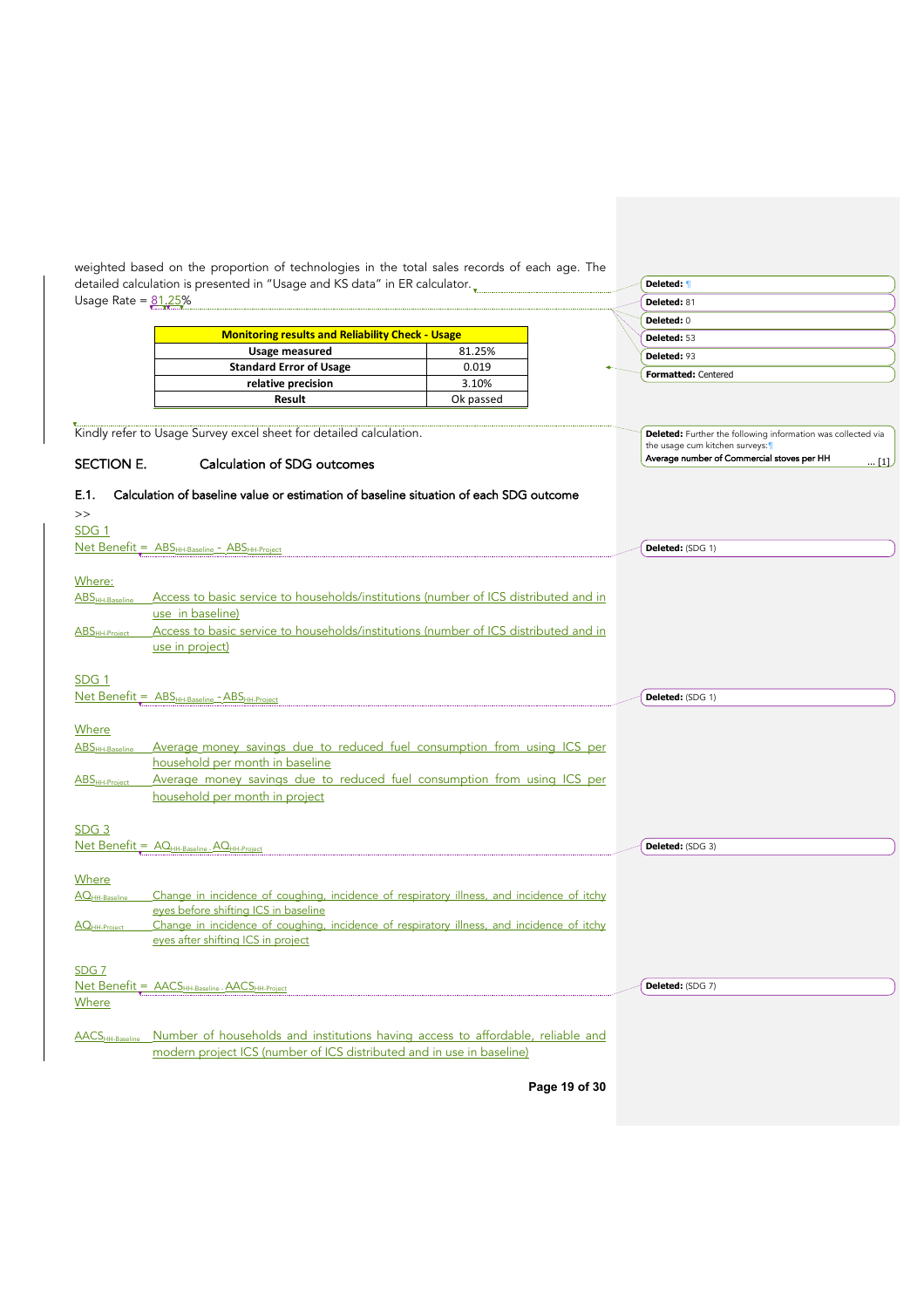| <b>AACS</b> HH-Project                                                                                                                                                                                             | Number of households and institutions having access to affordable, reliable and<br>modern project ICS (number of ICS distributed and in use in project)                                                                                                                                                                                                                                                                                                                                                                                                                                                                                                                                                                                                                                                                                                                                                                                                                                                                                                      |                                        |                           |                                                                                                                                                                                                                                                                                                                                                                         |
|--------------------------------------------------------------------------------------------------------------------------------------------------------------------------------------------------------------------|--------------------------------------------------------------------------------------------------------------------------------------------------------------------------------------------------------------------------------------------------------------------------------------------------------------------------------------------------------------------------------------------------------------------------------------------------------------------------------------------------------------------------------------------------------------------------------------------------------------------------------------------------------------------------------------------------------------------------------------------------------------------------------------------------------------------------------------------------------------------------------------------------------------------------------------------------------------------------------------------------------------------------------------------------------------|----------------------------------------|---------------------------|-------------------------------------------------------------------------------------------------------------------------------------------------------------------------------------------------------------------------------------------------------------------------------------------------------------------------------------------------------------------------|
| SDG <sub>8</sub><br><b>QE IGRASPline</b><br><b>QE IG</b> Project                                                                                                                                                   | Net Benefit = $QE$ $IG_{\text{Baseline}}$ - $QE$ $IG_{\text{Project}}$<br>Employment generated in baseline<br><b>Employment generated in project</b>                                                                                                                                                                                                                                                                                                                                                                                                                                                                                                                                                                                                                                                                                                                                                                                                                                                                                                         |                                        |                           | Deleted: (SDG 8)                                                                                                                                                                                                                                                                                                                                                        |
| SDG 13:                                                                                                                                                                                                            | When the baseline and the project fuel are the same and the baseline and project emission<br>factors are considered the same, the overall GHG reductions achieved by the project activity in<br>year y are calculated as follows:                                                                                                                                                                                                                                                                                                                                                                                                                                                                                                                                                                                                                                                                                                                                                                                                                            |                                        |                           | Deleted: 1                                                                                                                                                                                                                                                                                                                                                              |
|                                                                                                                                                                                                                    | $FRy = \Sigma_{b,p} (N_{p,y} * U_{p,y} * P_{p,b,i,y} * NCV_{b,fuel} * (f_{NRB,b,y} * EF_{fuel,CO2} + EF_{fuel,nonCO2})) - \Sigma LE_{p,y}$                                                                                                                                                                                                                                                                                                                                                                                                                                                                                                                                                                                                                                                                                                                                                                                                                                                                                                                   |                                        |                           | Deleted: Net Benefit (SDG 13)                                                                                                                                                                                                                                                                                                                                           |
| Where<br>$\mathsf{Zb}, \mathsf{p}$<br>$N_{\rm p.v.}$<br>$\underline{\bigcup}_{p,v}$<br>$P_{\rho,b,y}$<br>$t_{NRB,b,v}$<br>$NCV_{b, fuel}$<br>EF <sub>b,fuel,CO2</sub><br>EF <sub>b,fuel,nonCO2</sub><br>$LE_{p.v}$ | Sum over all relevant (baseline b/project p) couples<br>Cumulative number of project technology-days included in the project database for<br>project scenario p against baseline scenario b in year y<br>Cumulative usage rate for technologies in project scenario p in year y, based on<br>cumulative adoption rate and drop off rate revealed by usage surveys (fraction)<br>Specific fuel savings for an individual technology of project p against an individual<br>technology of baseline b in year y, in tons/day, as derived from the statistical<br>analysis of the data collected from the field tests<br>Fraction of biomass used in year y for baseline scenario b that can be established<br>as non--renewable biomass (drop this term from the equation when using a fossil<br>fuel baseline scenario)<br>Net calorific value of the fuel that is substituted or reduced<br>CO2 emission factor of the fuel that is substituted or reduced.<br>Non-CO2 emission factor of the fuel that is reduced<br>Leakage for project scenario p in year y |                                        |                           | <b>Deleted:</b> As the baseline fuel and the project fuel are the<br>same and the baseline emission factor and project emission<br>factor are considered the same, the overall GHG reductions<br>achieved by the project activity is calculated using equation 1<br>of the methodology (provided in sec. E.3.) and baseline<br>emissions are not calculated separately. |
| E.2.                                                                                                                                                                                                               | Calculation of project value or estimation of project situation of each SDG outcome                                                                                                                                                                                                                                                                                                                                                                                                                                                                                                                                                                                                                                                                                                                                                                                                                                                                                                                                                                          |                                        |                           | Deleted: SDG 13:1                                                                                                                                                                                                                                                                                                                                                       |
| >                                                                                                                                                                                                                  |                                                                                                                                                                                                                                                                                                                                                                                                                                                                                                                                                                                                                                                                                                                                                                                                                                                                                                                                                                                                                                                              |                                        |                           | Deleted:                                                                                                                                                                                                                                                                                                                                                                |
| E.3.                                                                                                                                                                                                               | Refer the equations given above in section E.1 for calculation of Net SDG Benefits and net benfits<br>for all SDGs are being calculated directly as per section E.1 above.<br>Calculation of net benefits as difference of baseline and project values or direct calculation<br>for each SDG outcome                                                                                                                                                                                                                                                                                                                                                                                                                                                                                                                                                                                                                                                                                                                                                         |                                        |                           | Deleted: As the baseline fuel and the project fuel are the<br>same and the baseline emission factor and project emission<br>factor are considered the same, the overall GHG reductions<br>achieved by the project activity is calculated using equation 1<br>of the methodology (provided in sec. E.3.) and Pp                                                          |
| >>                                                                                                                                                                                                                 |                                                                                                                                                                                                                                                                                                                                                                                                                                                                                                                                                                                                                                                                                                                                                                                                                                                                                                                                                                                                                                                              |                                        |                           | Deleted: P                                                                                                                                                                                                                                                                                                                                                              |
| <b>SDG 1: No Poverty</b>                                                                                                                                                                                           |                                                                                                                                                                                                                                                                                                                                                                                                                                                                                                                                                                                                                                                                                                                                                                                                                                                                                                                                                                                                                                                              |                                        |                           | Deleted: p                                                                                                                                                                                                                                                                                                                                                              |
|                                                                                                                                                                                                                    |                                                                                                                                                                                                                                                                                                                                                                                                                                                                                                                                                                                                                                                                                                                                                                                                                                                                                                                                                                                                                                                              |                                        | Net Benefits = $ABS_{HH}$ | Deleted: roject SDG                                                                                                                                                                                                                                                                                                                                                     |
| <u>Item</u>                                                                                                                                                                                                        | ABSHH-Baseline (ICS in use)                                                                                                                                                                                                                                                                                                                                                                                                                                                                                                                                                                                                                                                                                                                                                                                                                                                                                                                                                                                                                                  | ABS <sub>HH-Project</sub> (ICS in use) | Project - ABSHH-Baseline  | <b>Deleted:</b> emissions                                                                                                                                                                                                                                                                                                                                               |
|                                                                                                                                                                                                                    |                                                                                                                                                                                                                                                                                                                                                                                                                                                                                                                                                                                                                                                                                                                                                                                                                                                                                                                                                                                                                                                              |                                        |                           | <b>Deleted:</b> are not calculated separately.                                                                                                                                                                                                                                                                                                                          |
| SDG <sub>1</sub>                                                                                                                                                                                                   | 0                                                                                                                                                                                                                                                                                                                                                                                                                                                                                                                                                                                                                                                                                                                                                                                                                                                                                                                                                                                                                                                            | 395,339                                | 395,339                   | Deleted: Nos. of                                                                                                                                                                                                                                                                                                                                                        |
|                                                                                                                                                                                                                    |                                                                                                                                                                                                                                                                                                                                                                                                                                                                                                                                                                                                                                                                                                                                                                                                                                                                                                                                                                                                                                                              |                                        |                           | Deleted:                                                                                                                                                                                                                                                                                                                                                                |

**Page 20 of 30**

Deleted: Nos. of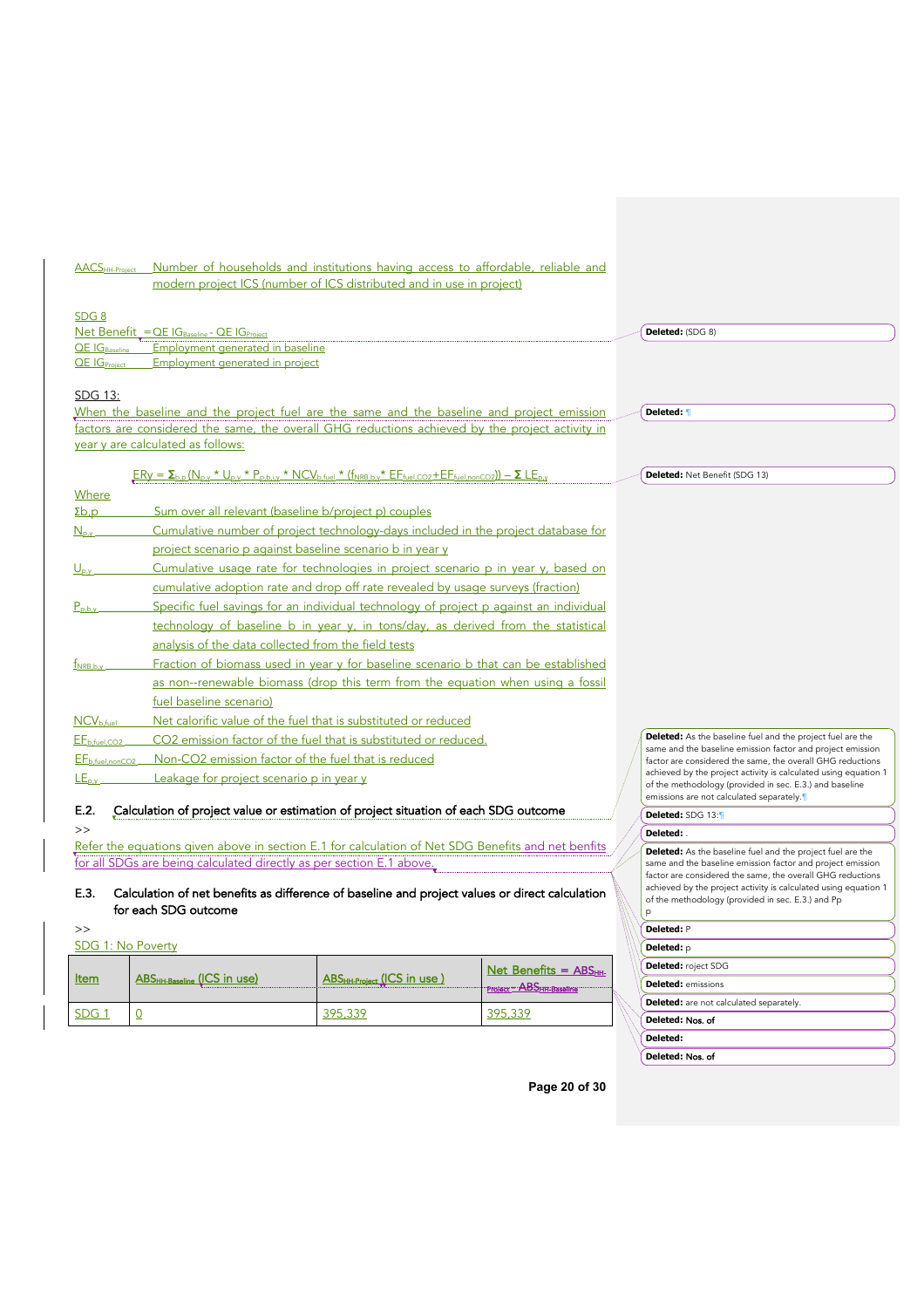| Item             | household per month) | ABS <sub>HH-Baseline</sub> (average money ABS <sub>HH-Project</sub> (average money savings Net Benefits<br>savings due to reduced fuel due to reduced fuel consumption<br>consumption from using ICS per   from using ICS per household per<br>month) | $=$ ABS $_{HH\text{-}Project}$<br>$ \overline{ABS}_{HH\text{-}Baseline}$ |
|------------------|----------------------|-------------------------------------------------------------------------------------------------------------------------------------------------------------------------------------------------------------------------------------------------------|--------------------------------------------------------------------------|
| SDG <sub>1</sub> |                      | 42,254 UGX                                                                                                                                                                                                                                            | 42.254 UGX                                                               |

# SDG 3: Good Health and Well Being

| :em | AQ <sub>HH-Baseline</sub> (incidence of coughing, AQ <sub>HH-Project</sub> (incidence<br>incidence of respiratory illness, and   incidence of respiratory<br>incidence of itchy<br>eves<br>hiftina ICS) | coughing,<br>ot a<br>illness, and<br>before incidence of itchy eyes after shifting | <b>JHH-Project</b> |
|-----|---------------------------------------------------------------------------------------------------------------------------------------------------------------------------------------------------------|------------------------------------------------------------------------------------|--------------------|
|     |                                                                                                                                                                                                         |                                                                                    |                    |

# SDG 7: Affordable and Clean Energy

| ltem | <b>AACSHH-Baseline (ICS distributed)</b> | $\vert$ AACS $_{HH\text{-Project}}$ (ICS in use) | Net Benefits = $AACSHH$<br>Project - AACSHH-Baseline |
|------|------------------------------------------|--------------------------------------------------|------------------------------------------------------|
| SDG  |                                          |                                                  | 395 339                                              |

# SDG 8: Decent Work and Economic Growth

|  | (employment | Net Benefits = $QE$ IG <sub>p</sub> |
|--|-------------|-------------------------------------|
|  |             |                                     |
|  |             |                                     |
|  |             |                                     |

# SDG 13: Climate Action

| Item           | <b>Baseline</b><br><b>GHG</b><br>emissions<br>baseline<br>or | Project<br><b>GHG</b><br>emissions<br>actual<br>or<br>GHG<br>net<br>removals<br>(t CO <sub>2</sub> e) | Leakage<br><b>GHG</b><br>emissions<br>(t CO <sub>2</sub> e) | <b>GHG</b><br>emission<br>reductions<br>net<br>or<br>anthropogenic GHG removals<br>(t CO <sub>2</sub> e) |                    |                 |
|----------------|--------------------------------------------------------------|-------------------------------------------------------------------------------------------------------|-------------------------------------------------------------|----------------------------------------------------------------------------------------------------------|--------------------|-----------------|
|                | <b>GHG</b><br>net<br>removals<br>(t CO <sub>2</sub> e)       |                                                                                                       |                                                             | Before<br>01/01/2013                                                                                     | From<br>01/01/2013 | Total<br>amount |
| SDG 13 (2017)  | 194.105                                                      |                                                                                                       |                                                             |                                                                                                          | 194.105            | 194.105         |
| SDG 13 (2018)  | 575.430                                                      |                                                                                                       |                                                             |                                                                                                          | 575.430            | 575.430         |
| SDG 13 (Total) | 769.535                                                      |                                                                                                       |                                                             |                                                                                                          | 769.535            | 769.535         |

| Deleted: 5              |                                         |
|-------------------------|-----------------------------------------|
| Deleted: ,000           |                                         |
| <b>Deleted: 5,000</b>   |                                         |
|                         | Deleted: change in smoke levels,        |
|                         | Deleted: change in smoke levels,        |
| Deleted: after          |                                         |
| <b>Deleted: 402,805</b> |                                         |
|                         | <b>Deleted:</b> stove using households  |
| <b>Deleted: 402,805</b> |                                         |
|                         | Deleted: stove using households 505,698 |
| Deleted: 402,805        |                                         |
|                         | Deleted: ICS using households           |
| <b>Deleted: 402,805</b> |                                         |
|                         | Deleted: ion records                    |
| Deleted: ed             |                                         |
|                         | Deleted: ion records                    |
| Deleted: -              |                                         |
| Deleted: -              |                                         |
| Deleted: records        |                                         |
| Deleted: records        |                                         |
| Deleted: 1              |                                         |
| <b>Formatted Table</b>  |                                         |
| Deleted: 209            |                                         |
| <b>Deleted: 202,</b>    |                                         |
| Deleted: 381            |                                         |
| Deleted: 658            |                                         |
|                         | Deleted: 209202,381658                  |
|                         | Deleted: 209202,381658                  |
| Deleted: 620            |                                         |
| <b>Deleted: 600,</b>    |                                         |
| Deleted: 859            |                                         |
| Deleted: 922            |                                         |
|                         | Deleted: 600,922620,859                 |
|                         | Deleted: 600,922620,859                 |
| Deleted: 830            |                                         |
| Deleted: 803,           |                                         |
| Deleted: 240            |                                         |
| Deleted: 580            |                                         |
|                         | Deleted: 803,580830,240                 |
|                         | Deleted: 803,580830,240                 |

**Page 21 of 30**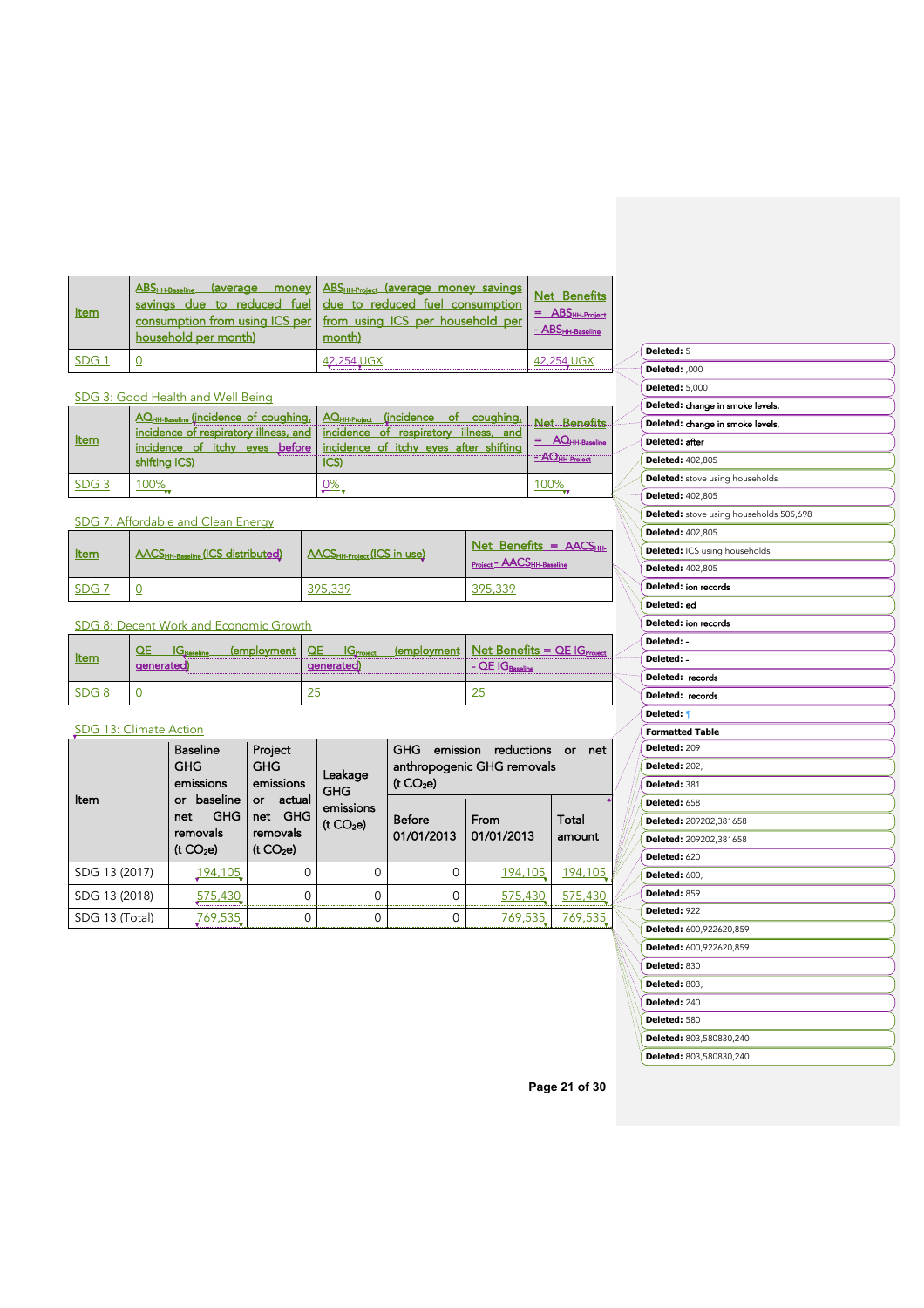In line with the Gold Standard Methodology 'Energy Efficiency – Technologies and Practices to Displace Decentralized Thermal Energy Consumption V.01' baseline and project emissions are only used for ex-ante ER estimation (see Methodology p.17) and are therefore not applicable. Actual ER calculations are based on fuel savings of the specific project technology against the baseline technology, as derived from the Kitchen Performance tests. As explained in section E.3. no leakage has been detected.

Equation used for the calculation of emission reductions in line with Gold Standard Methodology 'Technologies and Practices to Displace Decentralized Thermal Energy Consumption' v.1.0:

$$
\text{ERy} = \Sigma_{\text{b,p}}(N_{\text{p,y}} \star U_{\text{p,y}} \star P_{\text{p,b,i,y}} \star NCV_{\text{b,fuel}} \star (f_{\text{NRB,b,y}} \star EF_{\text{fuel},\text{CO2}} + EF_{\text{fuel},\text{nonCO2}})) - \Sigma \;LE_{\text{p,y}}
$$

N(p,y) (the number of Project Technology Days) was determined by calculating the cumulative number of crediting days of all stoves during this monitoring period.

| Parameter              | Description                                                                                                                                 | Method                                                                                | Value                        |
|------------------------|---------------------------------------------------------------------------------------------------------------------------------------------|---------------------------------------------------------------------------------------|------------------------------|
| $\Sigma b, p$          | The sum over all relevant<br>(baseline b/project p)<br>couples.                                                                             | In the case of this<br>Project there was only<br>one baseline/project<br>scenario.    |                              |
| $N_{p,y}$              | Cumulative number of<br>Project Technology Days                                                                                             | For detailed<br>calculation, please<br>refer to Sales database<br>and ER Sheet        | See Section D.2.             |
| $U_{p,y}$              | Cumulative Usage rate for<br>technologies in the project<br>scenario p in year y based<br>on cumulative adoption<br>rate and drop off rate  | Usage Survey                                                                          | <u>81.25</u>                 |
| $P_{p,b,i,y}$          | Specific fuel savings for an<br>individual technology of the<br>project against an individual<br>technology in the baseline<br>in tons/day. | Derived from KPTs and<br>Kitchen surveys data_in<br>MP3 as a conservative<br>measure. | 0.008222753<br>Ton/stove/day |
| $NCV_{b.fuel}$         | Net calorific value of the<br>fuel that is substituted or<br>reduced                                                                        | IPP default value for<br>Charcoal                                                     | 0.0295<br>TJ/Ton             |
| $fNRB_{b,y}$           | Non renewability status of<br>woody biomass fuel in<br>scenario i during year y.                                                            | CDM ASB0002                                                                           | 0.88                         |
| EF <sub>fuel,CO2</sub> | CO2 emission factor arising<br>from use of fuels in baseline<br>scenario                                                                    | From IPCC and<br>Pennise in JGR 2001,<br>table 6a                                     | 173.085 tCO2/TJ              |
| $EF_{fuel, nonCO2}$    | Non-CO2 emission factor<br>arising from use of fuels in<br>baseline scenario                                                                | From IPCC and<br>Pennise in JGR 2001,<br>table 6a                                     | 9.88tCO2/TJ                  |
| $LE_{p,y}$             | Leakage for project<br>scenario in year y                                                                                                   | As defined in the PDD                                                                 | 0                            |

| Deleted: 81             |
|-------------------------|
| Deleted: 0              |
| Deleted: 53             |
| Deleted: 93             |
|                         |
| Deleted: 0.001240001209 |

**Page 22 of 30**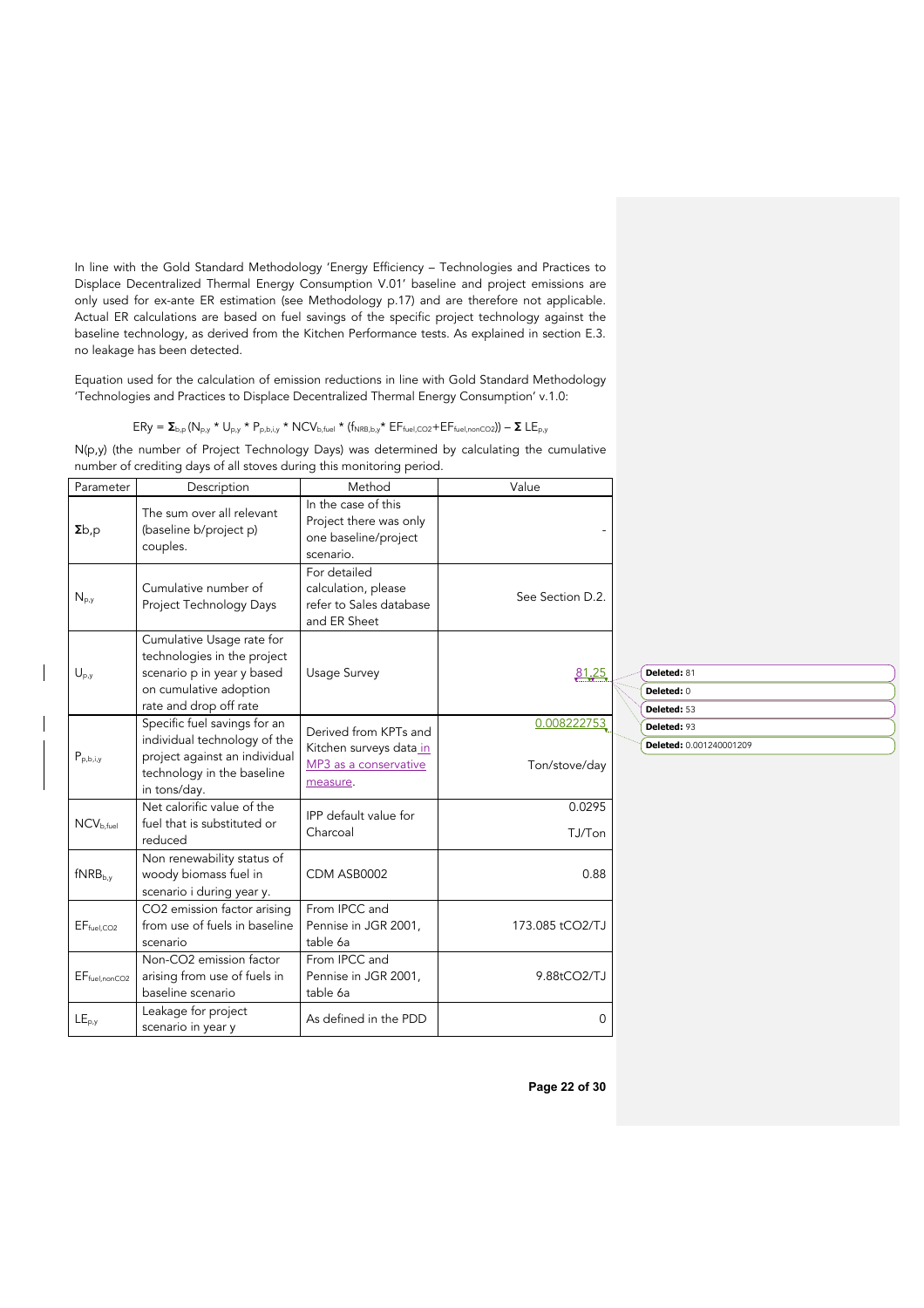The KPTs conducted recently have also incorporated the effect of multiple project stove units in one household. The fuel savings because of the project accounts the same to ensure that baseline in such cases is adequately distributed amongst the stoves being used. For detailed calculation, please refer to ER Calculation Sheet.

# E.4. Summary of ex-post values of each SDG outcome for the current monitoring period

| Item           | <b>Baseline estimate</b> | Project estimate | Net benefit |
|----------------|--------------------------|------------------|-------------|
| SDG 13 (2017)  |                          |                  |             |
| SDG 13 (2018)  |                          |                  |             |
| SDG 13 (Total) |                          |                  |             |

# E.5. Comparison of actual value of outcomes with estimates in approved PDD

| Item           | Values estimated in ex ante<br>calculation of approved PDD | Actual values achieved during this<br>monitoring period |
|----------------|------------------------------------------------------------|---------------------------------------------------------|
| SDG 13 (2017)  |                                                            |                                                         |
| SDG 13 (2018)  |                                                            |                                                         |
| SDG 13 (Total) |                                                            |                                                         |

# E.6. Remarks on difference from estimated value in approved PDD

### >>

The actual emission reductions are much lower as compared to ex-ante calculation on the registered PDD (revised). This is on account of a lower number of ICS distributed in the project compared to that envisaged-ex-ante in the registered PDD(revised).

| Deleted: 209202,381658  |
|-------------------------|
| Deleted: 202.658209.381 |
| Deleted: 620600,859922  |
| Deleted: 600,922620,859 |
| Deleted: 830803,580240  |
| Deleted: 803,580830,240 |
|                         |

### **Deleted:** 117

erti<br>1999

|  | Deleted: 565                                                                                                                                                                                                                                                                                                           |  |  |  |
|--|------------------------------------------------------------------------------------------------------------------------------------------------------------------------------------------------------------------------------------------------------------------------------------------------------------------------|--|--|--|
|  | Deleted: 202,658209,381                                                                                                                                                                                                                                                                                                |  |  |  |
|  | <b>Formatted: Font: Avenir Book</b>                                                                                                                                                                                                                                                                                    |  |  |  |
|  | Formatted: Font: 10 pt                                                                                                                                                                                                                                                                                                 |  |  |  |
|  | Formatted: Normal, Keep with next, Keep lines together                                                                                                                                                                                                                                                                 |  |  |  |
|  | <b>Formatted: Font: Avenir Book</b>                                                                                                                                                                                                                                                                                    |  |  |  |
|  | <b>Deleted: 384.852</b>                                                                                                                                                                                                                                                                                                |  |  |  |
|  | Formatted: Normal, Keep with next, Keep lines together                                                                                                                                                                                                                                                                 |  |  |  |
|  | Deleted: 600.922620859                                                                                                                                                                                                                                                                                                 |  |  |  |
|  | Formatted: Font: 10 pt                                                                                                                                                                                                                                                                                                 |  |  |  |
|  | Deleted: 502                                                                                                                                                                                                                                                                                                           |  |  |  |
|  | Deleted: ,417                                                                                                                                                                                                                                                                                                          |  |  |  |
|  | Formatted: Font: 10 pt                                                                                                                                                                                                                                                                                                 |  |  |  |
|  | Deleted: 803,580830,840                                                                                                                                                                                                                                                                                                |  |  |  |
|  | Deleted: higher                                                                                                                                                                                                                                                                                                        |  |  |  |
|  | <b>Deleted:</b> The primary reason for the same is that in the ex-<br>ante calculations, the number of stoves were 237,184 only,<br>whereas in actual, the total number of stoves being credited<br>are 474,414 in 2017 and 482,090 in 2018. Thus, the stove<br>numbers have increased by more than double whereas the |  |  |  |

ers have increased by mo ERs have increased by less than double. Thus, this substantiates that at 237,184 stoves, the ex-post actual achieved reductions would have remained below the ex-ante values.…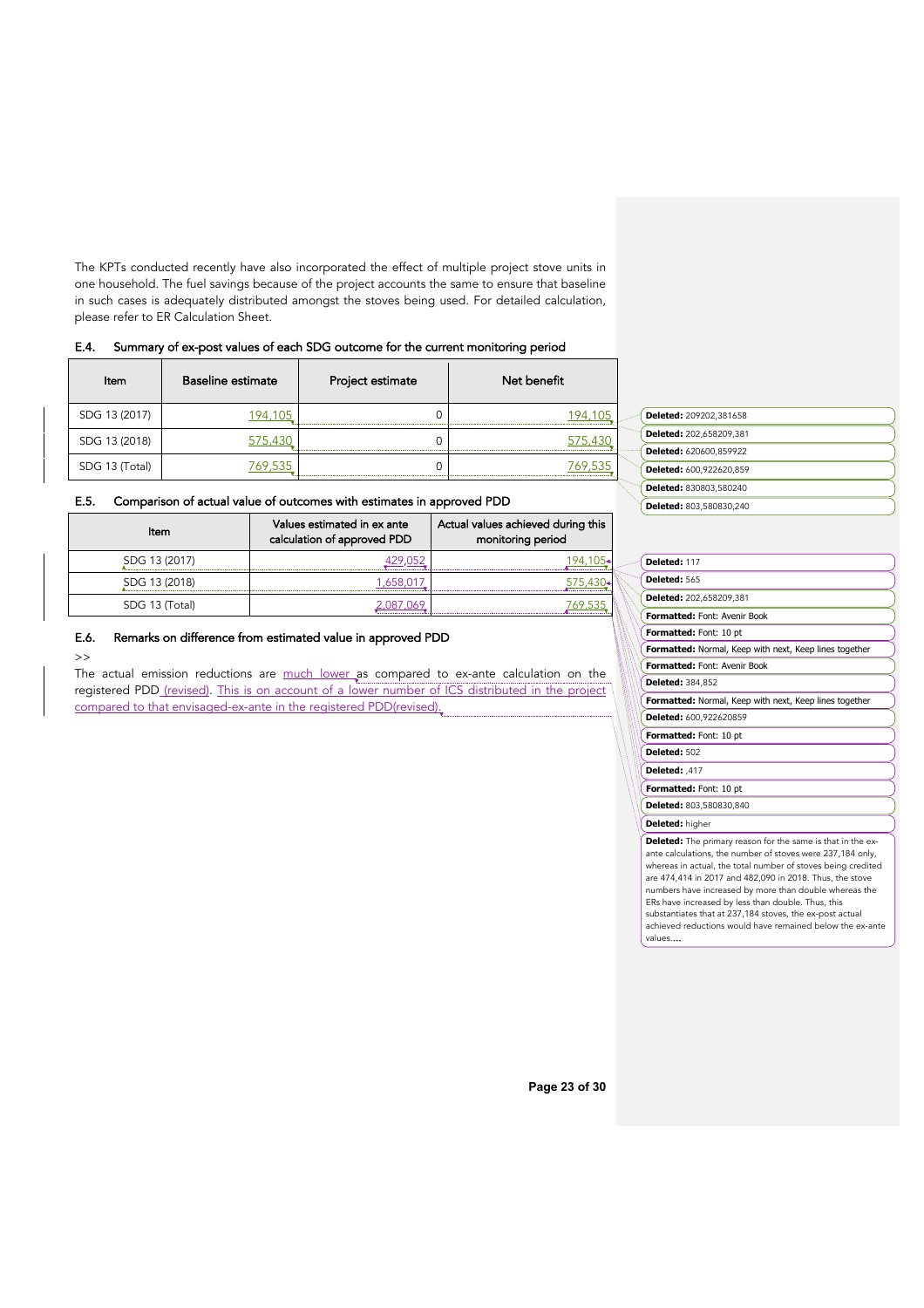# SECTION F. Stakeholder inputs and legal disputes

# F.1. List all inputs/grievances which have been received for the project during the monitoring period together with their respective answers/actions

A grievance redress mechanism is constituted into the system, in order to ensure continuous quality service delivery to end user/consumer. Here, the grievance redress team tries to resolve usage & safety related issues associated with the product/project technology. All the customer's product related queries are first noted once received. Post that, based on the possible solutions, the customer is advised with relevant solutions, and as necessary, the technical team visits the customer's household for ensuring a smooth grievance redress.

To help customers voice their concerns, technology supplier contact points are imprinted on the sales receipt. In case, the technology supplier team fails to provide a resolution, Impact Carbon team approaches the customers, as a next step to the grievance redress mechanism.



**Deleted:** ¶

The customer can contact the technology supplier team. Once they resolve the issue, the case is closed. In case, they are not able to resolve, the grievance is escalated to Impact Carbon team for addressal. Though it happens rarely, as most of the issues are resolved at the technology supplier end itself.

**Deleted:** ¶

¶ ¶

**Page 24 of 30**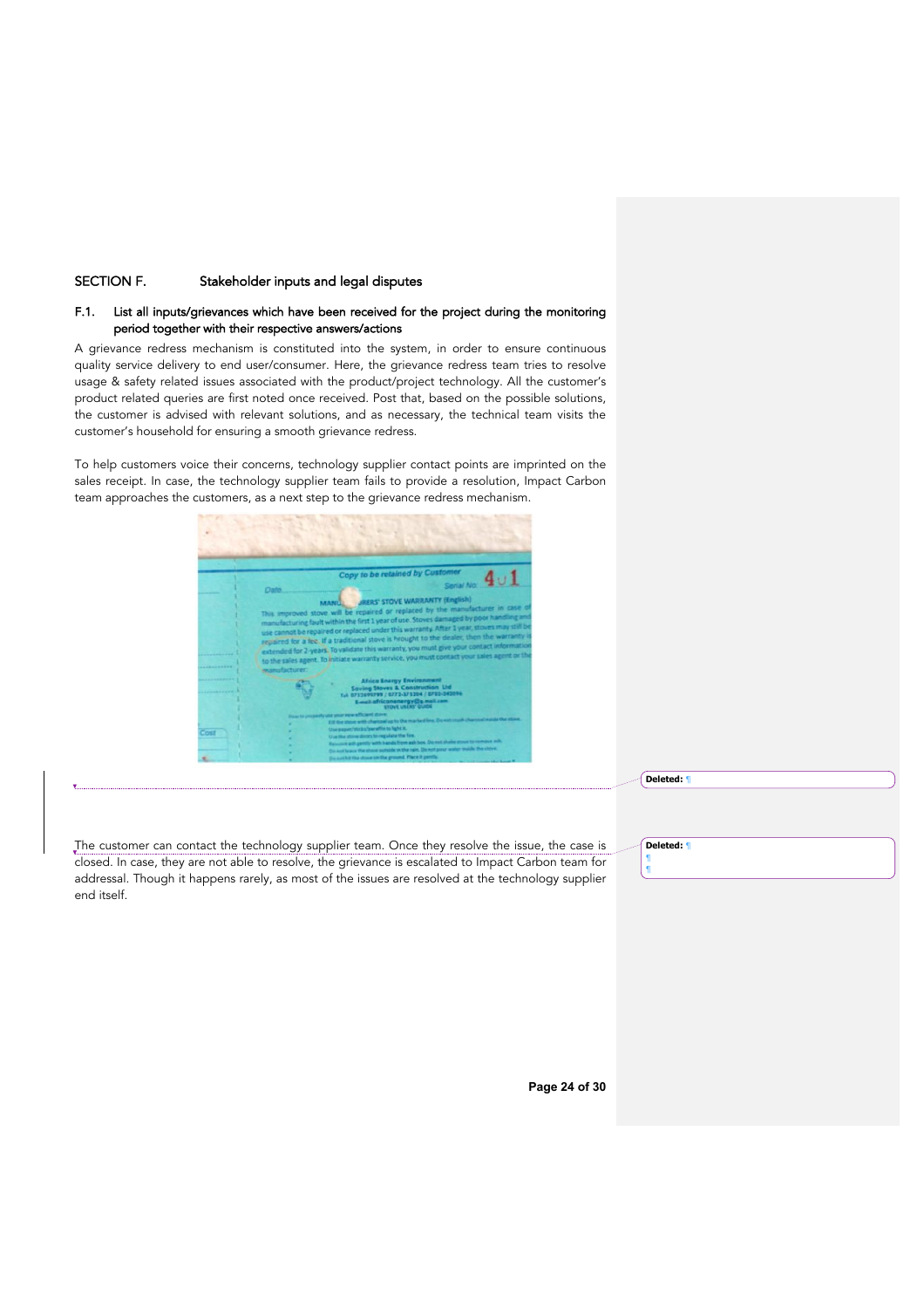F.2. List all inputs/grievances from previous monitoring period where follow up action is to be verified in this monitoring period

Not Applicable

F.3. Provide details of any legal contest or dispute that has arisen with the project during the monitoring period

Not Applicable

**Page 25 of 30**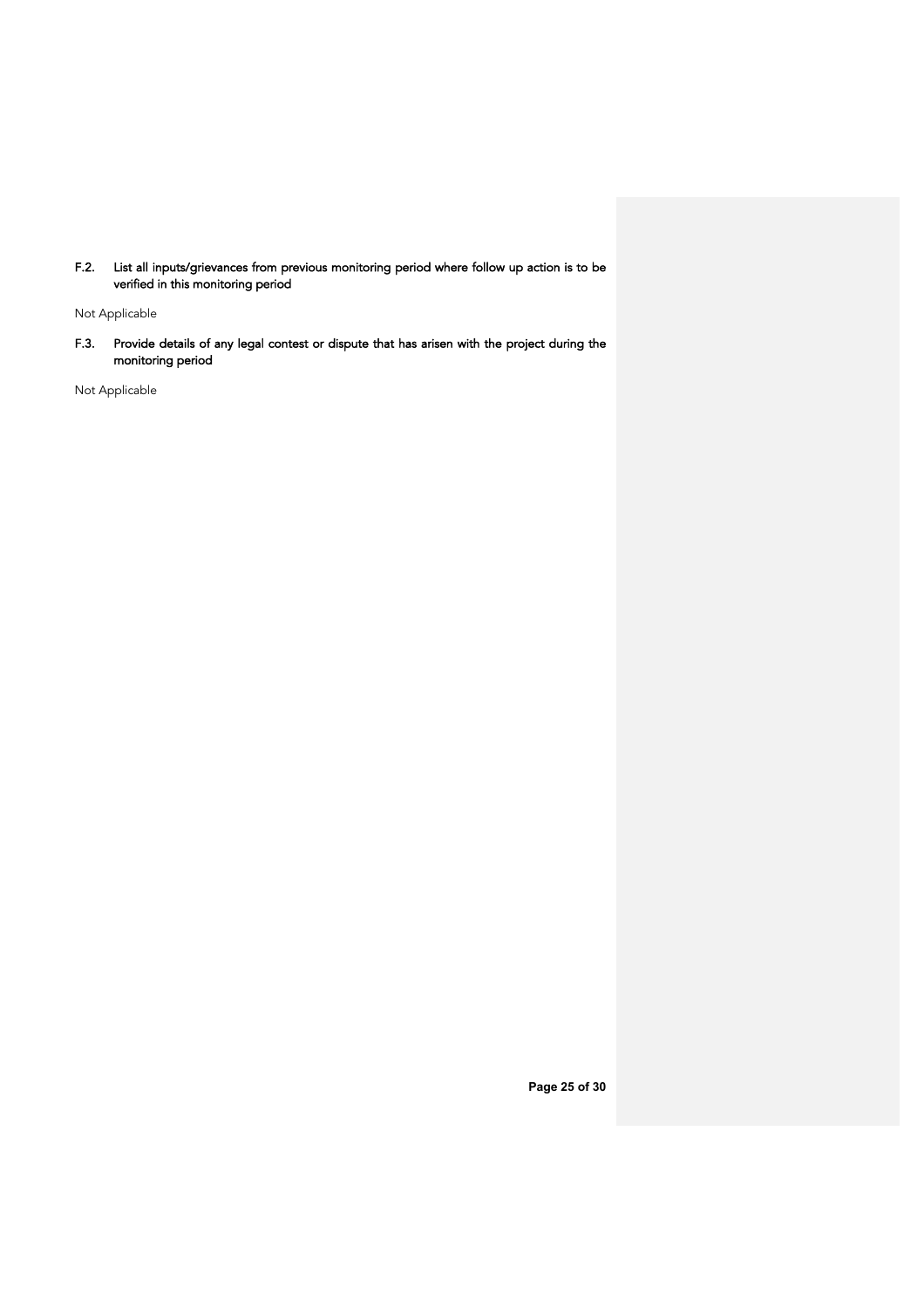| participant<br>Project<br>and/or<br>responsible<br>person/ entity | $\boxtimes$ Project participant<br>Person/entity responsible for completing the MR-FORM |  |  |
|-------------------------------------------------------------------|-----------------------------------------------------------------------------------------|--|--|
| Organization name                                                 | Impact Carbon                                                                           |  |  |
| Street/P.O. Box                                                   | 47 Kearny Street                                                                        |  |  |
| <b>Building</b>                                                   | Suite 600                                                                               |  |  |
| City                                                              | San Francisco                                                                           |  |  |
| State/region                                                      | California                                                                              |  |  |
| Postcode                                                          | 94108                                                                                   |  |  |
| Country                                                           | <b>United States</b>                                                                    |  |  |
| Telephone                                                         | +1 415 968 9087                                                                         |  |  |
| Fax                                                               |                                                                                         |  |  |
| E-mail                                                            | ehaigler@impactcarbon.org                                                               |  |  |
| Website                                                           | www.impactcarbon.org                                                                    |  |  |
| Contact person                                                    | Evan Haigler                                                                            |  |  |
| Title                                                             | Director                                                                                |  |  |
| Salutation                                                        | Mr.                                                                                     |  |  |
| Last name                                                         | Haigler                                                                                 |  |  |
| Middle name                                                       | L,                                                                                      |  |  |
| First name                                                        | Evan                                                                                    |  |  |
| Department                                                        |                                                                                         |  |  |
|                                                                   |                                                                                         |  |  |
| Project<br>participant                                            | Project participant                                                                     |  |  |
| and/or<br>responsible<br>person/entity                            | Person/entity responsible for completing the MR-FORM                                    |  |  |
| Organization name                                                 | Climate-Secure Services                                                                 |  |  |
| Street/P.O. Box                                                   | Club Road                                                                               |  |  |
| <b>Building</b>                                                   | Pragati Apartments                                                                      |  |  |
| City                                                              | West Delhi                                                                              |  |  |
| State/Region                                                      | Delhi                                                                                   |  |  |
| Postcode                                                          | 110063                                                                                  |  |  |
| Country                                                           | India                                                                                   |  |  |

# Appendix 1: Contact information of project participants and responsible persons/entities

**Country India** Telephone +91 11 2521 3080 Fax 2001 E-mail info@climate-secure.com Website www.climate-secure.com Contact person Rohit Lohia

**Page 26 of 30**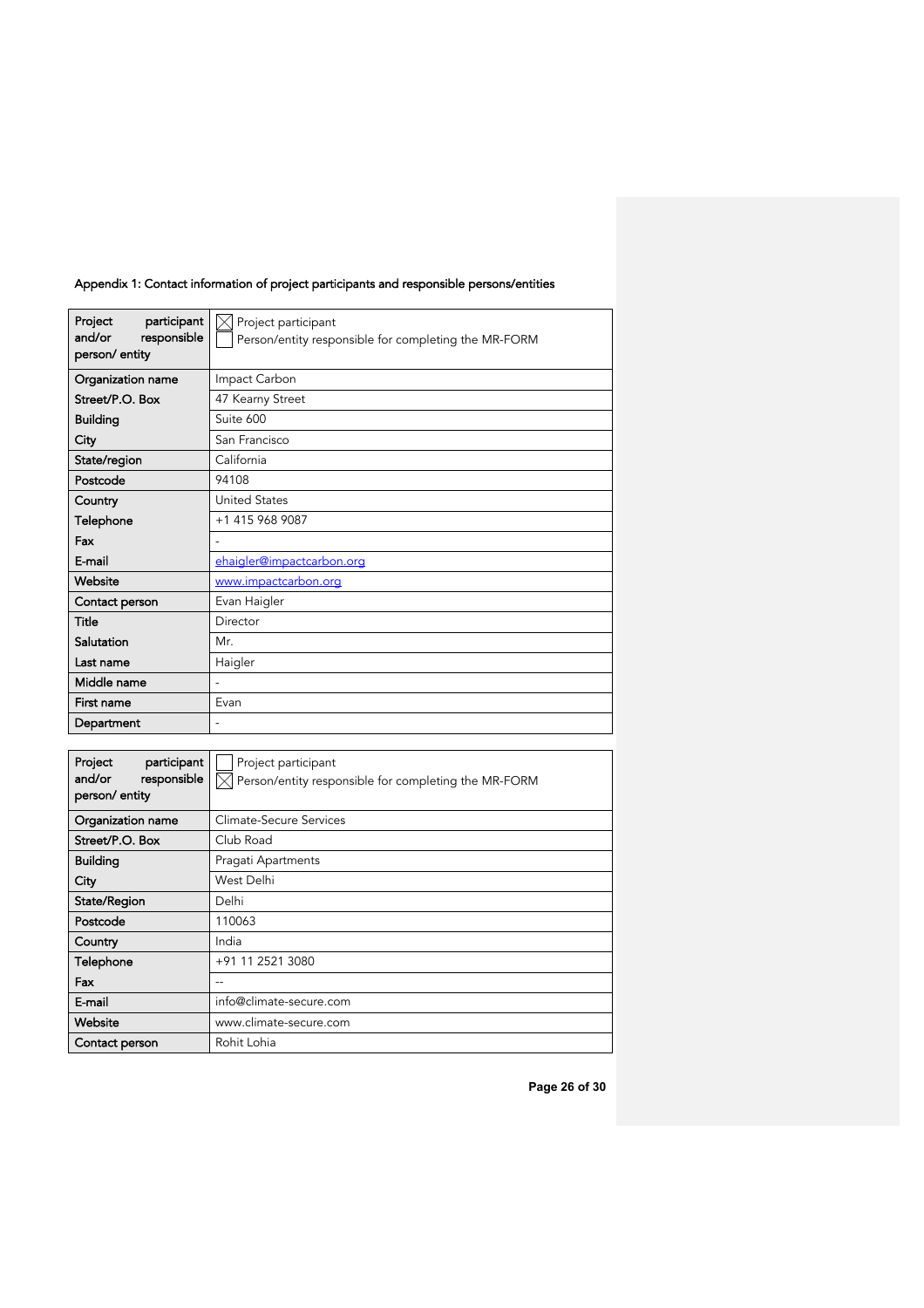| Title       | Principal Consultant |
|-------------|----------------------|
| Salutation  | Mr.                  |
| Last name   | Lohia                |
| Middle name | $- -$                |
| First name  | Rohit                |
| Department  | $- -$                |

**Page 27 of 30**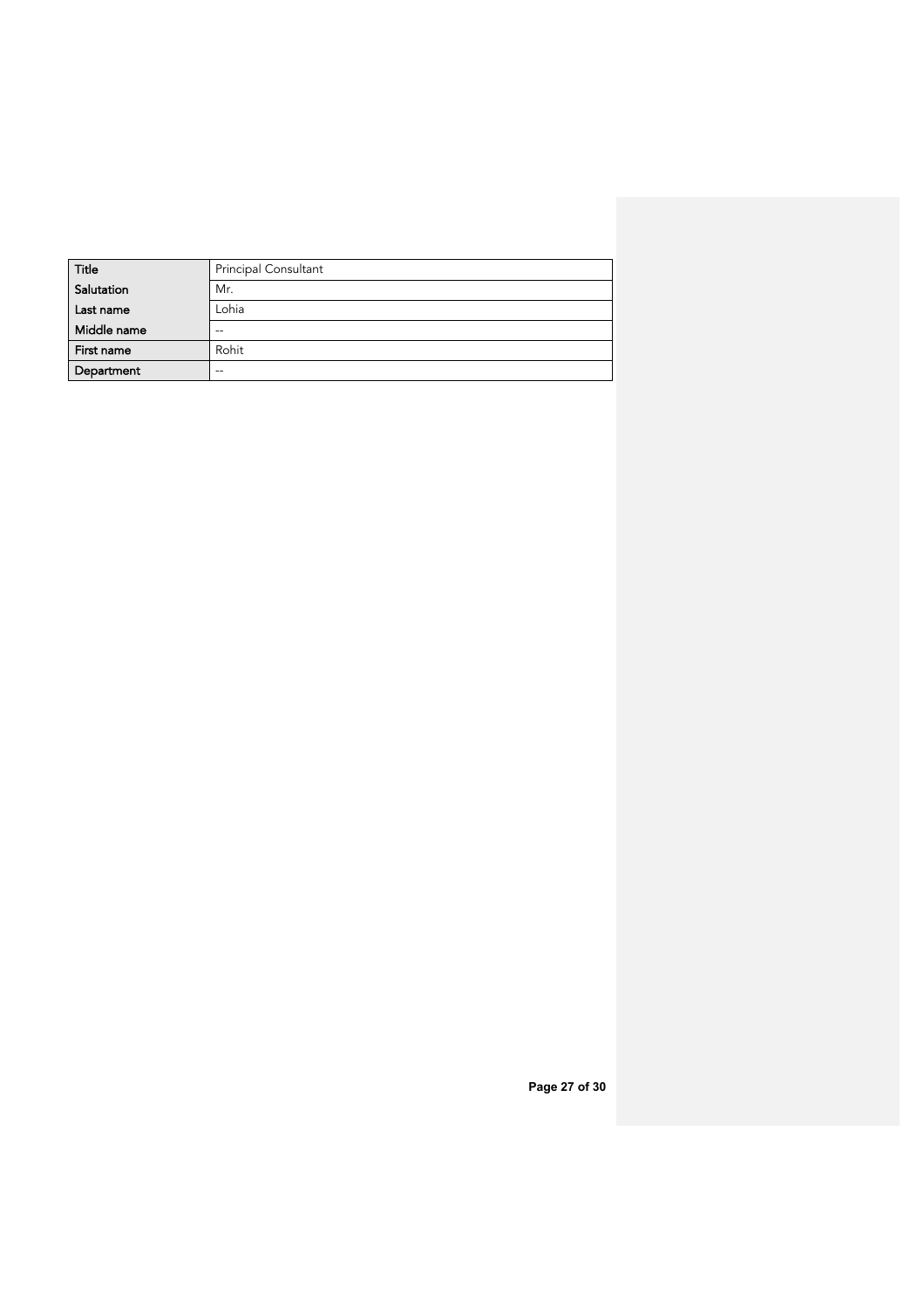### Appendix 2: MP3 KPT Results

### Kitchen Performance Test- Project Stove

In order to fulfil the precision requirements of 90/10 of the methodology for an 'Independent' sample and in view of the variability of the fuel consumption data reported, 97 HHs were enrolled for the kitchen performance test. Prior to the KPT analysis, outliers were examined to check for potential mistakes in data recording. Outliers greater than 1.5 times the IQR from the third quartile were removed from the sample. The results obtained after removal of outliers, is provided below.

| Kg/person/meal assessment       | Commercial stoves | Domestic Stoves | Formatted: Font: (Default) Avenir Book, Not Bold          |  |
|---------------------------------|-------------------|-----------------|-----------------------------------------------------------|--|
| n                               | 36                | 61              | Formatted: Font: (Default) Avenir Book, Not Bold, English |  |
| Avg                             | 0.09453           | 0.09969         | (UK)                                                      |  |
| Median                          | 0.08484           | 0.08621         | Formatted: Font: (Default) Avenir Book, Not Bold          |  |
| Std. Dev.                       | 0.05390           | 0.04502         |                                                           |  |
| Lower Bound value of confidence | 0.08              | 0.09            |                                                           |  |
| interval                        |                   |                 |                                                           |  |
| Upper Bound value of confidence | 0.11              | 0.11            |                                                           |  |
| interval                        |                   |                 |                                                           |  |
| Confindece interval             | 0.03              | 0.02            |                                                           |  |
| Precision (2-sided)             | 15.64%            | 9.52%           |                                                           |  |
| 90/10 Rule Met?                 | NO.               | <b>YES</b>      | Formatted: Font: (Default) Avenir Book, Not Bold          |  |
| Quartile (Q1)                   | 0.05429           | 0.06250         |                                                           |  |
| Quartile (Q3)                   | 0.13988           | 0.12903         |                                                           |  |
| <b>IQR</b>                      | 0.0856            | 0.0665          |                                                           |  |
| Upper Quartile limit            | 0.2683            | 0.2288          |                                                           |  |
| Upper Quartile limit            | 0.0000            | 0.0000          |                                                           |  |
| Project KPT (Commercial)        | 0.1093            | kg/person/meal  | Formatted: Font: (Default) Avenir Book, Not Bold          |  |
| Project KPT (Domestic)          | 0.0997            | kg/person/meal  | Formatted: Font: (Default) Avenir Book                    |  |

### **Formatted:** Font: Avenir Book, Not Bold **Formatted:** Font: Avenir Book

**Deleted:** #

### Kitchen Performance Test- Baseline Stove

Quantity of fuel wood that is consumed in the baseline scenario during the monitoring period has been examined by the Baseline Field Test. As this is the third issuance of the crediting period 2, the PP conducted KPT on the baseline stoves. In order to fulfil the precision requirements of 90/10 of the methodology for an 'Independent' sample and in view of the variability of the fuel consumption data reported, 119 HHs were enrolled for the Baseline KPT. Prior to the analysis, outliers were examined to check for potential mistakes in data recording. Eight outliers were identified which were not in the range of 1.5 times the IQR from the first and third quartile.

| Kg/person/meal assessment                | Commercial stoves | Domestic Stoves |
|------------------------------------------|-------------------|-----------------|
| n                                        | 35                | 75              |
| Avg                                      | 0.1980            | 0.2015          |
| Median                                   | 0.2000            | 0.2034          |
| Std. Dev.                                | 0.0472            | 0.0862          |
| Lower Bound value of confidence interval | 0.18              | 0.18            |
| Upper Bound value of confidence interval | 0.21              | 0.22            |
| Confidence interval                      | 0.03              | 0.04            |
| Precision (2-sided)                      | 7.89%             | 9.68%           |
| 90/10 Rule Met?                          | <b>YES</b>        | <b>YES</b>      |

| Formatted: Font: (Default) Avenir Book, Not Bold                  |
|-------------------------------------------------------------------|
| Formatted: Font: (Default) Avenir Book, Not Bold, English<br>(UK) |
| Formatted: Font: (Default) Avenir Book, Not Bold                  |
| Formatted: Font: (Default) Avenir Book                            |
| Formatted: Font: (Default) Avenir Book, Not Bold                  |
| Formatted: Font: (Default) Avenir Book                            |
|                                                                   |

**Formatted:** Font: (Default) Avenir Book, Not Bold

**Formatted:** Font: (Default) Avenir Book, Not Bold **Formatted:** Font: (Default) Avenir Book **Formatted:** Font: Avenir Book, Not Bold **Formatted:** Font: Avenir Book

**Page 28 of 30**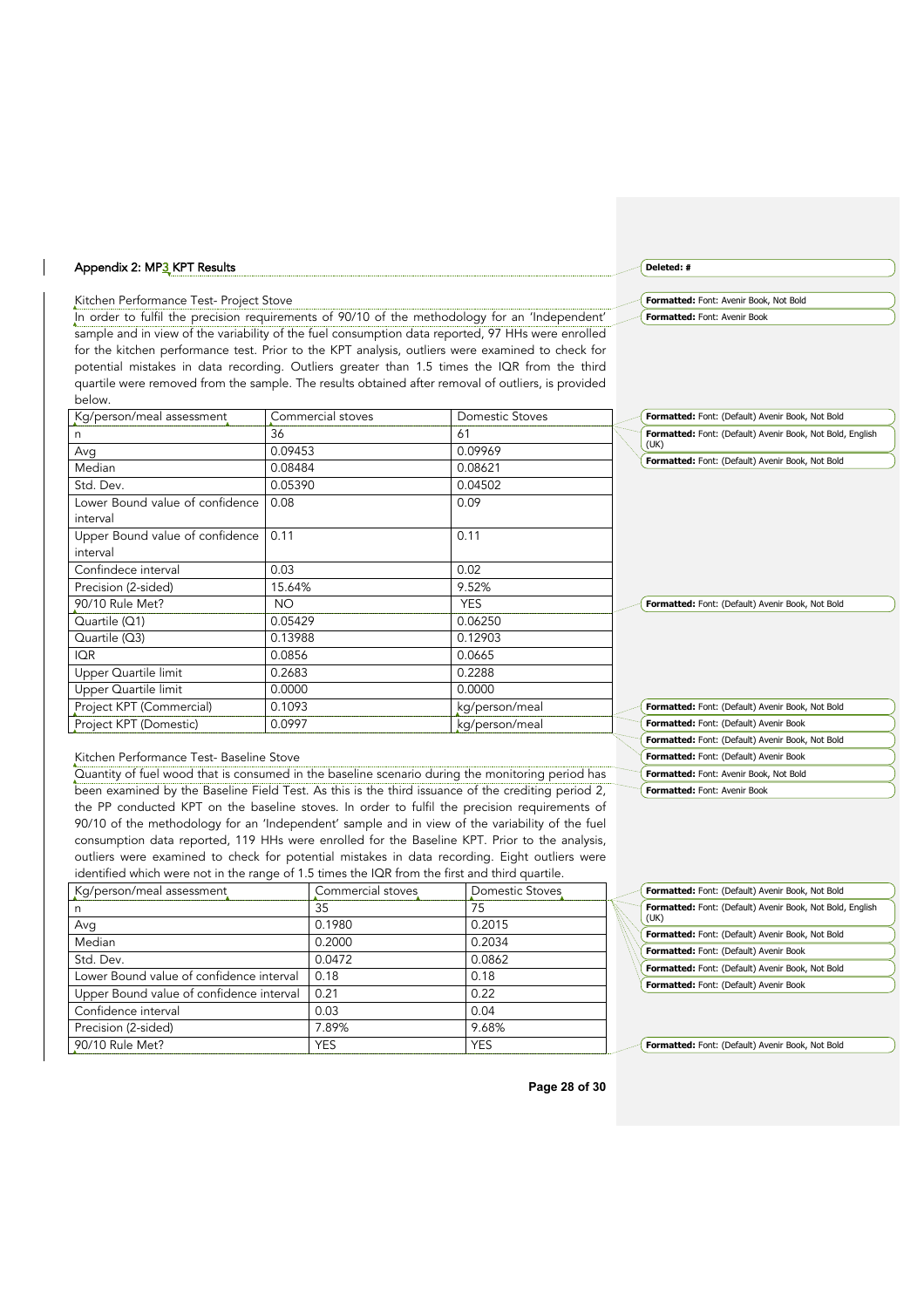| Quartile $(Q1)$           | 0.1710 | 0.1667         |
|---------------------------|--------|----------------|
| Quartile $(Q3)$           | 0.2273 | 0.2353         |
| <b>IOR</b>                | 0.0563 | 0.0686         |
| Upper Quartile limit      | 0.3117 | 0.3382         |
| Upper Quartile limit      | 0.0865 | 0.0637         |
| Baseline KPT (Commercial) | 0.1980 | kg/person/meal |
| Baseline KPT (Domestic)   | 0.2015 | kg/person/meal |

|  | Specific fuel saving data |  |
|--|---------------------------|--|
|  |                           |  |

|                          |           |          |                 |                                              | Formatted: Font: Arial                                                                              |
|--------------------------|-----------|----------|-----------------|----------------------------------------------|-----------------------------------------------------------------------------------------------------|
| Parameter                | Symbol    | Value    | Unit            | Source                                       | Formatted: Font: (Default) Arial, Not Bold, Font color: Auto,                                       |
| <b>Baseline KPT</b>      | Pb;y      |          |                 | Annex 01 - GS447 Baseline KPT ver 3.0        | English (UK)                                                                                        |
| (Commercial)             |           | 0.1980   | kg/person/meal  | Final, tab: Baseline KPT sheet, cell EE1     | Formatted: Font: (Default) Arial, Font color: Auto, English                                         |
| <b>Baseline KPT</b>      | Pb,y      |          |                 | Annex 01 - GS447 Baseline KPT ver 3.0        | (UK)                                                                                                |
| (Domestic)               |           | 0.2015   | kg/person/meal  | Final, tab: Baseline KPT sheet, cell EE2     | Formatted: Font: (Default) Arial, Font color: Auto, English<br>(UK)                                 |
|                          |           |          |                 | Annex 02 - GS447 Project Surveys -           |                                                                                                     |
| Project KPT              | Pp, y     |          |                 | Usage, Kitchen, and KPT V3.0 Final, tab      | Formatted: Font: (Default) Arial, Font color: Auto, English                                         |
| (Commercial)             |           | 0.1093   | kg/person/meal  | KPT Data sheet, cell GF19                    | (UK)                                                                                                |
|                          |           |          |                 | Annex 02 - GS447 Project Surveys -           |                                                                                                     |
| <b>Project KPT</b>       | $P_{D,V}$ |          |                 |                                              | Usage, Kitchen, and KPT V3.0 Final, tab Formatted: Font: (Default) Arial, Font color: Auto, English |
| (Domestic)               |           | 0.0997   | kg/person/meal  | KPT Data sheet, cell GF20                    | (UK)                                                                                                |
| Average number of        |           |          |                 | Annex 02 - GS447 Project Surveys -           | Formatted: Font: (Default) Arial, Font color: Auto, English                                         |
| <b>Commercial stoves</b> | ÷         |          |                 | Usage, Kitchen, and KPT V3.0 Final, tab (UK) |                                                                                                     |
| per user                 |           | 2.528    | stove           | <b>KPT Data sheet, cell GE31</b>             |                                                                                                     |
| Average number of        |           |          |                 | Annex 02 - GS447 Project Surveys -           | Formatted: Font: (Default) Arial, Font color: Auto, English                                         |
| domestic stove per       | ÷         |          |                 | Usage, Kitchen, and KPT V3.0 Final, tab (UK) |                                                                                                     |
| user                     |           | 1.656    | stoves          | <b>KPT Data sheet, cell GF31</b>             |                                                                                                     |
|                          |           |          |                 | Annex 02 - GS447 Project Surveys -           |                                                                                                     |
| % Commercial             | н.        |          |                 | Usage, Kitchen, and KPT V3.0 Final, tab      | Formatted: Font: (Default) Arial, Font color: Auto, English                                         |
| population               |           | 34%      | $\mathbf{u}$    | KPT Data sheet, cell GE35                    | (UK)                                                                                                |
|                          |           |          |                 | Annex 02 - GS447 Project Surveys -           |                                                                                                     |
| % Domestic               | --        |          |                 | Usage, Kitchen, and KPT V3.0 Final, tab      | Formatted: Font: (Default) Arial, Font color: Auto, English                                         |
| population               |           | 66%      | $\overline{a}$  | KPT Data sheet, cell GF35                    | (UK)                                                                                                |
| Average number of        |           |          |                 | Annex 02 - GS447 Project Surveys -           | Formatted: Font: (Default) Arial, Font color: Auto, English                                         |
| <b>PERSON/MEAL</b>       | ÷         |          |                 | Usage, Kitchen, and KPT V3.0 Final, tab (UK) |                                                                                                     |
| commercial               |           | 20.608   | person          | KPT Data sheet, cell GE33                    |                                                                                                     |
| Average number of        |           |          |                 | Annex 02 - GS447 Project Surveys -           | Formatted: Font: (Default) Arial, Font color: Auto, English                                         |
| <b>PERSON/MEAL</b>       | Ξ         |          |                 | Usage, Kitchen, and KPT V3.0 Final, tab (UK) |                                                                                                     |
| domestic                 |           | 5.824    | person          | <b>KPT Data sheet, cell GF33</b>             |                                                                                                     |
|                          |           |          |                 | Annex 02 - GS447 Project Surveys -           | Formatted: Font: (Default) Arial, Font color: Auto, English                                         |
| Average meals per        |           |          |                 | Usage, Kitchen, and KPT V3.0 Final, tab      | (UK)                                                                                                |
| week (commercial)        |           | 16.16    | Meals/week      | KPT Data sheet, cell GE37                    | Formatted: Font: (Default) Arial, Font color: Auto, English                                         |
|                          |           |          |                 | Annex 02 - GS447 Project Surveys -           | (UK)                                                                                                |
| Average meals per        | --        |          |                 | Usage, Kitchen, and KPT V3.0 Final, tab      | Formatted: Font: (Default) Arial, Font color: Auto, English                                         |
| week (Domestic)          |           | 18.06    | Meals/week      | KPT Data sheet, cell GF37                    | (UK)                                                                                                |
| Savings (commercial)     | ÷         | 0.0887   | kg/person/meal  | Calculated                                   | Formatted: Font: (Default) Arial, Font color: Auto, English                                         |
| Savings (domestic)       | ÷         | 0.1018   | kg/person/meal  | Calculated                                   | (UK)                                                                                                |
| Savings (commercial)     | ÷.        | 0.035080 | kg/person/meal/ | Calculated                                   | Formatted: Font: (Default) Arial, Font color: Auto, English<br>(UK)                                 |

**Page 29 of 30**

**Formatted:** Font: (Default) Avenir Book, Not Bold **Formatted:** Font: (Default) Avenir Book, Not Bold, Font color: Auto **Formatted:** Font: (Default) Avenir Book, Font color: Auto **Formatted:** Font: (Default) Avenir Book, Not Bold **Formatted:** Font: (Default) Avenir Book, Not Bold, Font color: Auto **Formatted:** Font: (Default) Avenir Book, Font color: Auto

**Formatted:** Font: Bold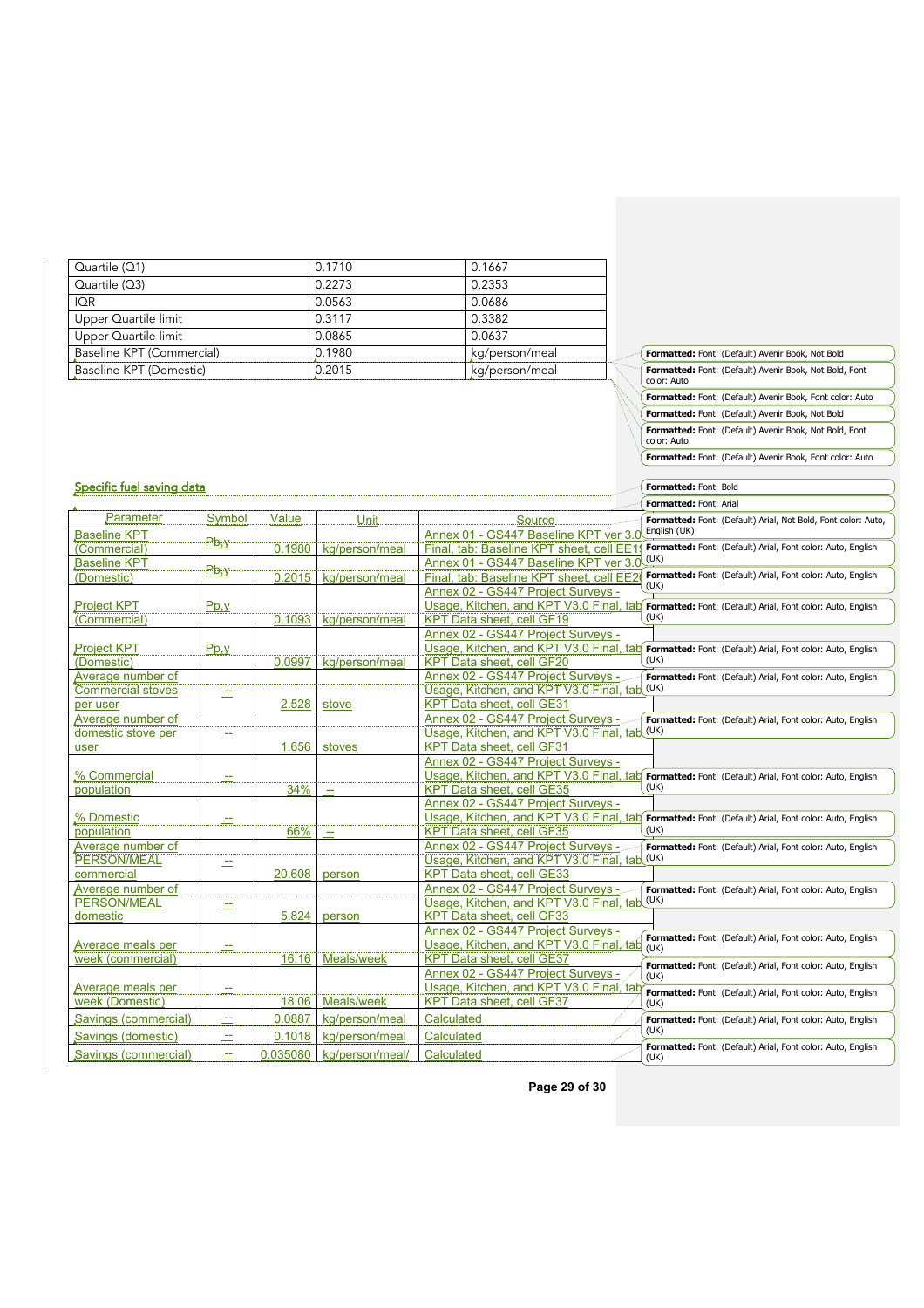|                       |        | 796      | stove           |            |                                                             |
|-----------------------|--------|----------|-----------------|------------|-------------------------------------------------------------|
|                       |        | 0.061472 | kg/person/meal/ |            |                                                             |
| Savings (domestic)    | --     | 784      | stove           | Calculated | Formatted: Font: (Default) Arial, Font color: Auto, English |
|                       |        | 11.68579 |                 |            | (UK)                                                        |
| Savings (commercial)  | ÷      | 766      | kg/stove/week   | Calculated | Formatted: Font: (Default) Arial, Font color: Auto, English |
|                       |        | 6.464591 |                 |            | (UK)                                                        |
| Savings (domestic)    | ÷      | 874      | kg/stove/week   | Calculated | Formatted: Font: (Default) Arial, Font color: Auto, English |
| Specific fuel savings |        | 0.008222 | Tonnes/stove    |            | (UK)                                                        |
| from project stove    | Pp,b,y | 753      | /week           | Calculated | Formatted: Font: (Default) Arial, Font color: Auto, English |
|                       |        |          |                 |            | (UK)                                                        |

**Page 30 of 30**